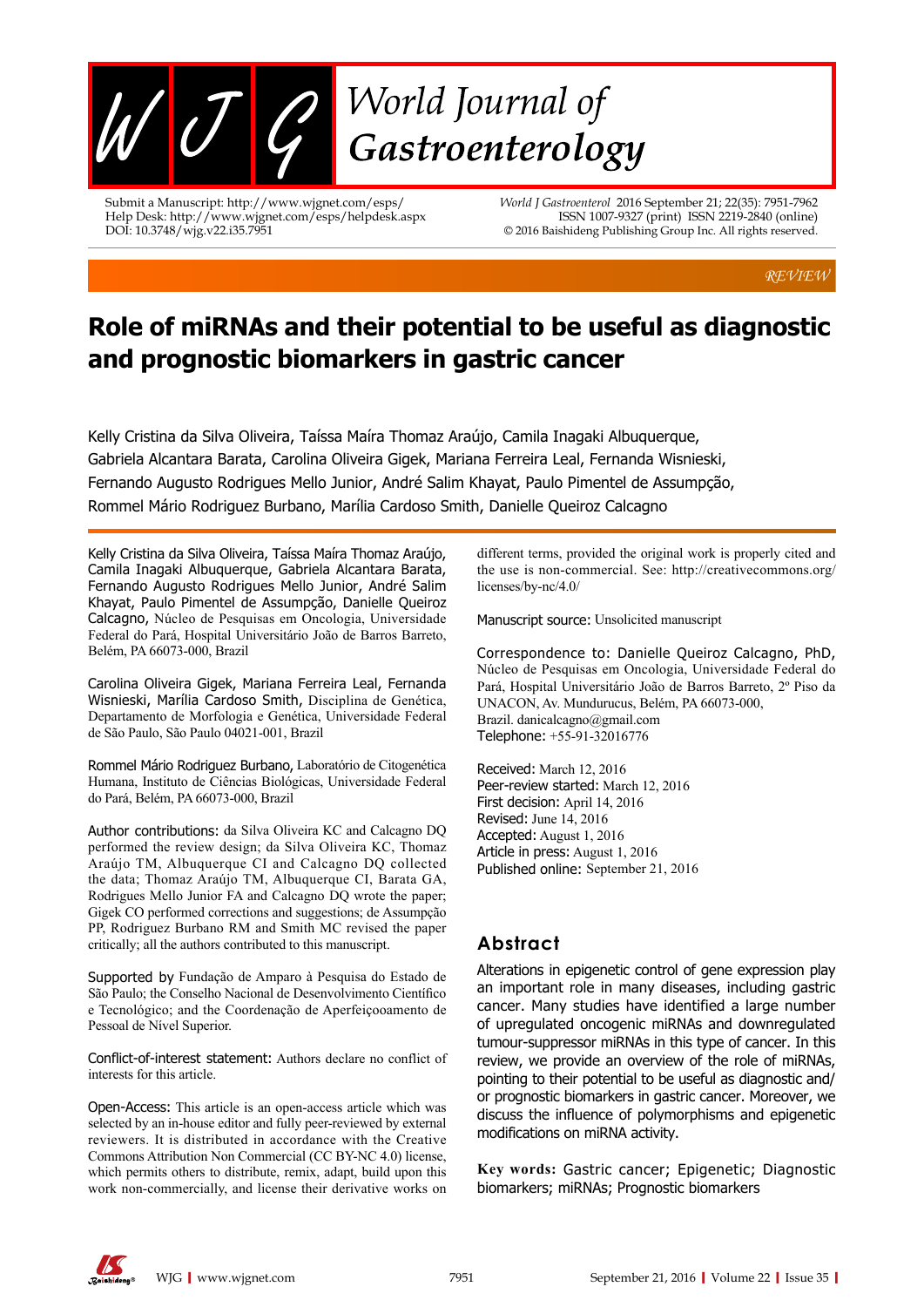da Silva Oliveira KC et al. miRNA and gastric cancer

**© The Author(s) 2016.** Published by Baishideng Publishing Group Inc. All rights reserved.

**Core tip:** Accumulating evidence indicates that dysregulated miRNAs play important roles in gastric cancer pathogenesis. In this context, we provide an overview of the role of miRNAs, pointing to their potential to be used as diagnostic and prognostic biomarkers in gastric cancer. Moreover, we discuss the influence of polymorphisms and epigenetic modifications on miRNA activity.

da Silva Oliveira KC, Thomaz Araújo TM, Albuquerque CI, Barata GA, Gigek CO, Leal MF, Wisnieski F, Rodrigues Mello Junior FA, Khayat AS, de Assumpção PP, Rodriguez Burbano RM, Smith MC, Calcagno DQ. Role of miRNAs and their potential to be useful as diagnostic and prognostic biomarkers in gastric cancer. *World J Gastroenterol* 2016; 22(35): 7951-7962 Available from: URL: http://www.wjgnet.com/1007-9327/full/v22/i35/7951. htm DOI: http://dx.doi.org/10.3748/wjg.v22.i35.7951

#### **INTRODUCTION**

Gastric cancer (GC) is the fifth most frequent cancer, besides being the third leading cause of cancerrelated death worldwide<sup>[1]</sup>. According to Laurén, GC is classified into intestinal and diffuse types<sup>[2]</sup>, which are a consequence of an accumulation of genetic and epigenetic modifications[3].

Epigenetic events refer to alterations that promote gene expression variation without changing the DNA sequence yet leading to transcriptional activation or silencing of the gene $^{[4]}$ .

Epigenetic alterations, mainly aberrant DNA methylation, histone modifications and microRNA (miRNA) expression play a central role in many diseases, including  $GC^{[5-7]}$ .

 miRNAs are a class of small non-coding RNAs (19– 25 nucleotides) that act as important epigenetic players in many cellular processes, such as differentiation, proliferation and apoptosis, exerting a great influence in cancer pathogenesis<sup>[8,9]</sup>.

In general, miRNA genes are located in intergenic regions, suggesting that most miRNA genes are transcribed as autonomous transcription units $[10]$ . Moreover, these molecules are usually transcribed by RNA polymerase II, generating long primary transcripts (pri-miRNAs). The pri-miRNAs are processed to premiRNAs (70 nucleotides) by Drosha. Then, these premiRNAs are processed by Dicer and generate a doublestranded RNA, which includes the mature miRNA $^{[8]}$ .

The mature miRNAs repress protein translation through binding to the target protein-coding mRNAs by base-pairing to partially complementary regions frequently located at the 3'-untranslated regions (3'-UTR) of the target transcript $^{[8,11-13]}$ .

A large number of miRNAs with different biological

functions have been found altered in correlation with clinico-pathological features and/or prognosis in GC<sup>[5,7]</sup>. Ribeiro-dos-Santos *et al*<sup>[14]</sup> and Moreira *et al*<sup>[15]</sup> suggested the existence of gastric tissue and organ miRNA expression signatures. Accordingly, Gomes *et al*[16] observed a specific expression signature of let-7b, miR-21, miR-29c, miR-31, miR-192, miR-141, miR-148c and miR-451 in GC.

In this review, we describe the role and clinical significance of miRNAs, highlighting their use as potential prognostic and/or diagnostic biomarkers in GC. Moreover, we discuss the influence of polymorphisms and epigenetic modifications on miRNA activity.

### **ROLES AND CLINICAL SIGNIFICANCE OF miRNAs IN GASTRIC CANCER**

In cancer, miRNAs can function as oncogenes and/or tumour suppressor genes depending on the outcome of the target mRNA (oncomiRNA or tsmiRNA, respectively). Increased activity of an oncomiRNA leads to inhibition of apoptosis and cell proliferation. In contrast, decreased activity of a tsmiRNA leads to increased tumour formation<sup>[17]</sup>.

Because *in vitro* and *in vivo* introduction of tsmiRNAs promotes antitumoural activity by restoring lost tumour suppressor activity<sup>[18,19]</sup> and the use of antagomirs inhibits the pro-tumourigenic activity of oncomiRNAs<sup>[20]</sup>, improved understanding of miRNAs' role in cancer could be helpful for providing novel insights into the role of miRNAs as molecular targets, whose modulation might hold therapeutic promise.

Both the overexpression of oncomiRNAs and the decreased expression of tsmiRNAs play pivotal roles in GC, and many studies in the literature have identified a large number of upregulated and downregulated miRNAs and their potential targets in this type of cancer. Therefore, aberrant expression of miRNAs has been significantly related to clinico-pathological features such as tumour stage, size, differentiation, metastasis and *H. pylori* status (Table 1)<sup>[21-118]</sup>.

In GC, studies have consistently reported that miR-106a has oncogenic activity through suppressing the expression of *TIMP2, PTEN, FAS* and *RUNX3* genes<sup>[45-50]</sup>. Zhu *et al*<sup>[50]</sup> demonstrated that miR-106a is frequently upregulated in human GC and is closely associated with local tumour invasion and distant spreading by directly regulating its functional target *TIMP2*, a metastasis associated gene. Similarly, Xiao *et al*[45] stated that the level of miR-106a in GC tissues was significantly higher than that in non-tumour tissues, with an average increase of 1.625-fold and was significantly associated with tumour stage, size and differentiation, lymphatic and distant metastasis and invasion.

On the other hand, let-7a is one of the most important tsmiRNAs involved in gastric carcinogenesis,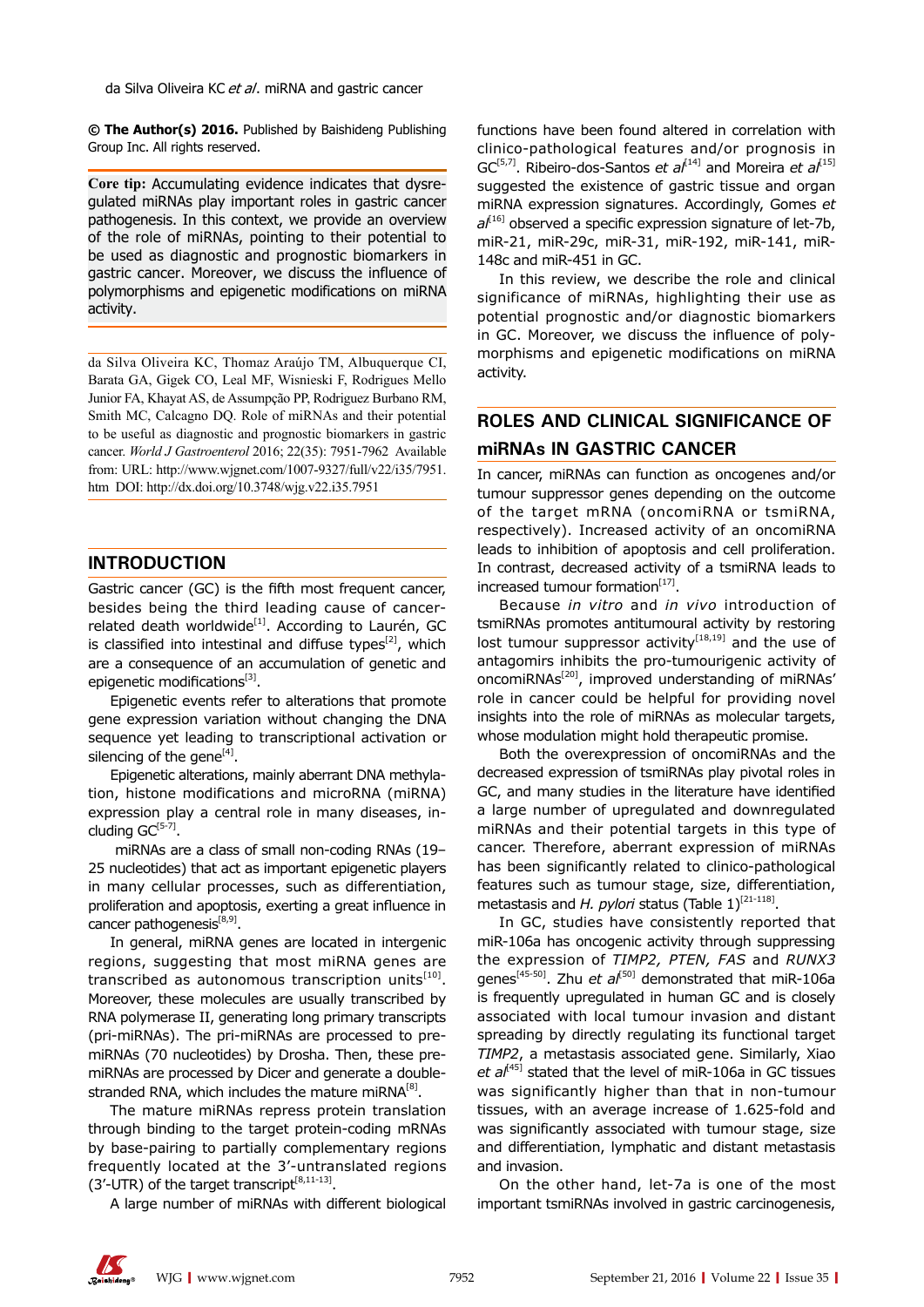### da Silva Oliveira KC et al. miRNA and gastric cancer

| Table 1 Deregulated miRNA in gastric cancer tumor |                                           |                                                                                                                             |                     | miR-143                  | $COX-2$                                      | Invasion                                                                                                      | $[69, 72 - 75]$   |
|---------------------------------------------------|-------------------------------------------|-----------------------------------------------------------------------------------------------------------------------------|---------------------|--------------------------|----------------------------------------------|---------------------------------------------------------------------------------------------------------------|-------------------|
| miRNA/role                                        | <b>Targets</b>                            | Clinicopathological<br>features                                                                                             | Ref.                |                          |                                              | Haematogenous metastasis<br>Lymph node metastasis<br>Tumor stage                                              |                   |
| OncomiRNAs                                        |                                           |                                                                                                                             |                     | miR-148a                 | ROCK1<br>MMP7                                | Clinical stage<br>Lymph node metastasis                                                                       | $[76-80]$         |
| $miR-17$                                          | UBE2C<br>FBXO31                           | Tumor size<br>Tumor infiltration<br>Clinical grade                                                                          | $[21-24]$           |                          | p27<br>DNMT1                                 | Poor clinical outcome<br>Epithelial-mesenchymal<br>transition                                                 |                   |
|                                                   |                                           | Prognosis<br>Tumor stage                                                                                                    |                     | $miR-200c$               | SMAD4<br>RND3<br>DNMT3A                      | Lymph node metastasis<br>Poor overall survival                                                                | [56, 57, 81, 82]  |
| mir-19a                                           | MXD1<br>SOCS1<br><b>PTEN</b>              | Migration<br>Invasion<br>Metastasis<br>Proliferation<br>Multidrug resistance                                                | $[25-28]$           |                          | DNMT3B<br>SP1                                | Sensitivity of<br>chemotherapy to cisplatin<br>Clinical stage<br>Invasion                                     |                   |
| miR-20a                                           | EGR2<br>E <sub>2F1</sub>                  | Overall survival<br>Relapse-free survival<br>Self-renewal and<br>proliferation of GC stem<br>cells<br>Chemoresistance of GC | $[29-31]$           | $miR-204$                | SIRT1<br>$BCL-2$<br>EZR                      | Epithelial-mesenchymal<br>transition<br>Anoikis resistance<br>Migration<br>Invasion<br>Colony forming ability | $[83 - 85]$       |
|                                                   |                                           | cells to cisplatin and<br>docetaxel                                                                                         |                     | $miR-218$                | VOPP1<br>ROBO1                               | Proliferation<br>Migration<br>Metastasis                                                                      | $[86-89]$         |
| $miR-21$                                          | <b>PTEN</b><br>PDCD4<br>RECK<br>SERPINI1  | Differentiation<br>Lymph node metastasis<br>H. <i>pylori</i> infection<br>Tumor stage<br>Tumor size                         | $[29, 32 - 37]$     | miR-433                  | RAB34<br><b>KRAS</b>                         | Tumor stage<br>Overall survival<br>Proliferation<br>Migration                                                 | $[90-92]$         |
| $miR-25$                                          | FBXW7<br>TOB1<br><b>RECK</b>              | Proliferation<br>Invasion<br>Migration<br>Metastasis<br>Aggressive phenotype<br>Poor long-term survival                     | $[38-41]$           | Controversial<br>$miR-9$ | CCND1<br>ETS1<br>CDX2<br>GRB2                | Invasion<br>Proliferation<br>Invasion<br>Metastasis                                                           | $[90, 93 - 96]$   |
| miR-27a                                           | PHB<br>ZBTB10<br>HOXA10<br>CCND1          | H. pylori infection<br>Proliferation<br>Drug resistance                                                                     | $[42-44]$           | $miR-107$                | $NF$ -kappa $B1$<br>RAB34<br>FOXO1<br>DICER1 | Invasion<br>Differentiation                                                                                   | $[97-100]$        |
| miR-106a                                          | TIMP2<br><b>PTEN</b><br>FAS<br>RUNX3      | Invasion<br>Differentiation<br>Distant metastasis<br>Lymph node metastasis                                                  | $[45 - 50]$         |                          | CD <sub>K6</sub>                             | Lymph node metastasis<br>Tumor size<br>Tumor stage<br>Overall survival                                        |                   |
| miR-106b                                          | P21<br>E2F5                               | Tumor stage<br>Tumor size<br>Lymph node metastasis<br>Depth of infiltration                                                 | $[29, 46, 51 - 54]$ | $miR-146a$               | EGFR<br>IRAK1<br>L1CAM<br>CARD10<br>COPS8    | Tumor size<br>Poor differentiation<br>Lymph node metastasis<br>Venous invasion                                | $[101 - 106]$     |
| $miR-200b$                                        | E2F1<br>ZEB1<br>ZEB <sub>2</sub><br>SUZ12 | Diffuse-type<br>Poor overall survival<br>H. <i>pylori</i> infection                                                         | $[55 - 58]$         |                          | NASF2<br>SMAD4<br>WASF2                      | Overall survival time<br>Apoptosis                                                                            |                   |
|                                                   | DNMT3A<br>DNMT3B<br>SP1<br>WNT-1          | Metastasis<br>Tumor size                                                                                                    |                     | miR-155                  | SMAD <sub>2</sub><br>CDC73<br>CYCLIN D1      | Invasion<br>Lymph node metastasis<br>H. <i>pylori</i> infection<br>Cell viability<br>Apoptosis                | $[38, 107 - 111]$ |
| $miR-215$                                         | RB1<br>RUNX1                              | Tumor stage                                                                                                                 | $[59-61]$           | miR-181b                 | CREB1<br>BCL2                                | Proliferation<br>Migration                                                                                    | $[112-115]$       |
| $miR-222$                                         | <b>PTEN</b><br>RECK                       | Shorter metastasis-free<br>survival<br>Proliferation                                                                        | $[38, 62 - 65]$     |                          |                                              | Invasion<br>Colony formation<br>Apoptosis                                                                     |                   |
| tsmiRNAs                                          |                                           |                                                                                                                             |                     |                          |                                              | Multidrug resistance                                                                                          |                   |
| let-7a                                            | RAB40C<br>CDKN1<br>SPHK2<br>FN1           | Differentiation<br>Lymph node metastasis<br>Cell cicle arrest<br>Growth suppression                                         | $[66 - 71]$         | $miR-223$                | EPB4IL3<br>STMN1<br>FBXW7                    | Poor metastasis-free<br>survival<br>Apoptosis<br>Proliferation                                                | $[116-118]$       |
|                                                   |                                           | Overall survival<br>Relapse-free survival                                                                                   |                     |                          | HMGA2                                        | Invasion<br>Poor clinical prognosis                                                                           |                   |

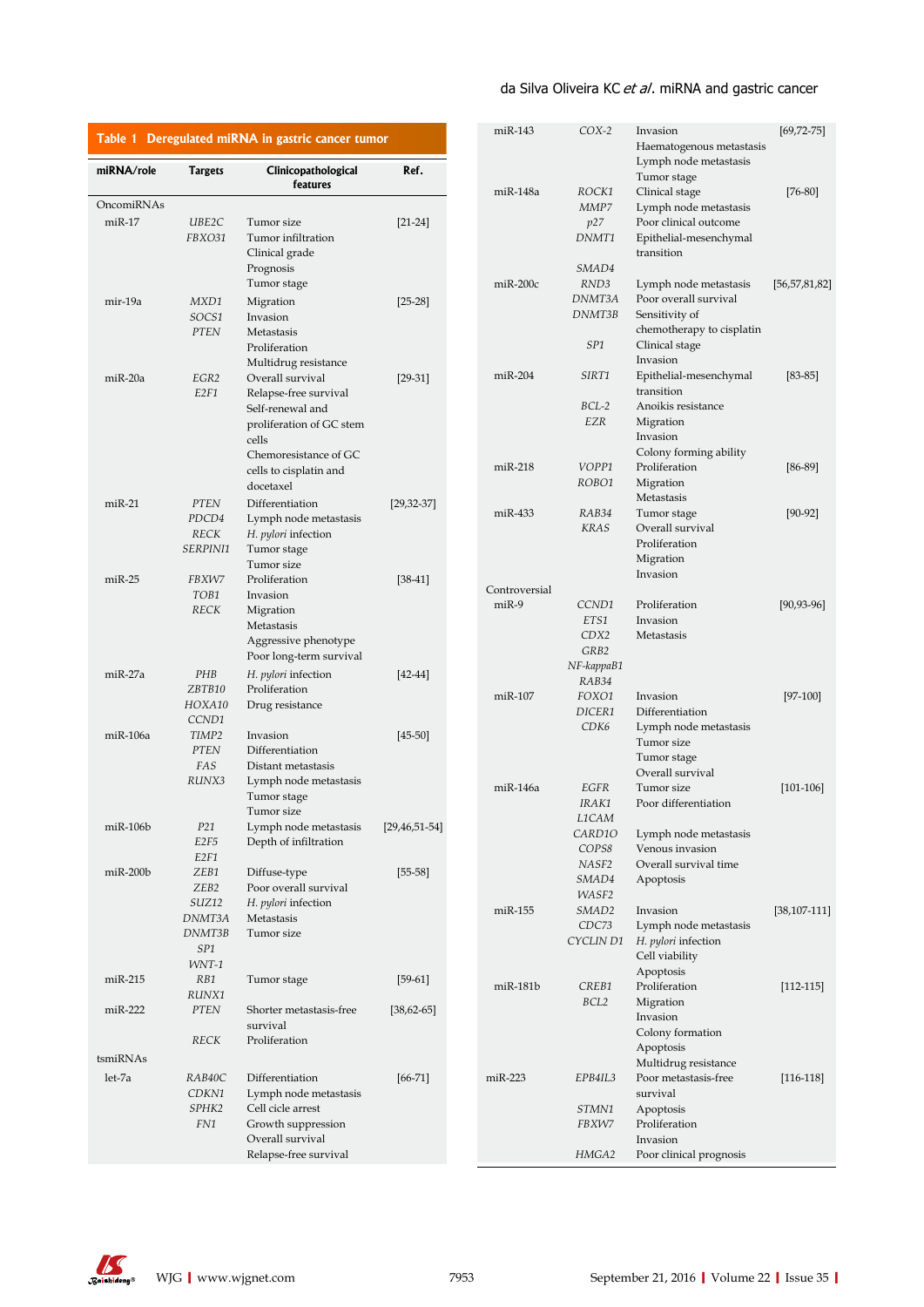and studies in the literature have reported RAB40C, *CDKN1, SPHK2* and *FN1* as its targets[66-71]. Yang *et*   $a^{[68]}$  demonstrated that GC tumour and cell lines with lower expression of let-7a tended to have poor differentiation. Furthermore, they demonstrated that induced overexpression of let-7a resulted in a decrease in cell proliferation, G1 arrest and significant suppression of anchorage-dependent growth *in vitro* and tumourigenicity of GC cells in a nude mouse xenograft model.

Several studies have reported on miRNAs with a controversial role in gastric carcinogenesis such as miR-107 and mir-181b. For example, Guo et al<sup>[114]</sup> stated that the proliferation, migration and invasion of GC cells significantly increased after miR-181b transfection, probably due to downregulation of protein levels of TIMP3. Conversely, Chen *et al*<sup>[115]</sup> showed that miR-181b is downregulated in human GC cell lines in comparison with gastric epithelial cells. They observed that overexpression of miR-181b suppressed the proliferation and colony formation rate of GC cells, suggesting that miR-181b may function as a tumour suppressor in gastric adenocarcinoma cells through negatively regulating the *CREB1* gene.

The dual role of this and other miRNAs could be explained by the fact that a single miRNA is capable of targeting multiple genes, repressing the production of hundreds of proteins, directly or indirectly. Additionally, each gene can be regulated by multiple miRNAs, so the final effect will depend on these complex  $interactions<sup>[119,120]</sup>$ .

Because miRNAs have thousands of predict targets in a complex regulatory cell signalling network, it is important to study multiple target genes simultaneously. Thus, a research group at Federal University of Pará (UFPA) developed the web tool TargetCompare (http:// lghm.ufpa.br/targetcompare) to analyse multiple gene targets of pre-selected miRNAs. The described tool is useful for reducing arbitrariness and increasing the chances of selecting target genes having an important role in the analysis<sup>[121]</sup>.

### **CIRCULATING miRNAs AS POTENTIAL GASTRIC CANCER BIOMARKERS**

In cancer, it has been shown that primary tumour cells can release specific cancer miRNAs into the tumour microenvironment as well as into the circulation $[122, 123]$ . In recent years, studies have reported that miRNAs detectable in plasma or serum are more stable among individuals of the same species in comparison with other circulating nucleic acids $^{[124]}$ .

This finding could be explained by the fact that circulating miRNAs exhibit resistance to endogenous ribonuclease activity by binding certain proteins such as Argonaute2 and high-density lipoproteins**,** besides being packaged in secretory particles including apoptotic bodies and exosomes, which allow them to

be protected from existing ribonucleases<sup>[125-127]</sup>. Thus, it is plausible to use circulating miRNAs as biomarkers for early detection of various diseases, including GC.

Several studies have described circulating miRNAs as reproducible and reliable potential biomarkers as well as therapeutic targets in GC (Table 2)<sup>[128-137]</sup>. Tsujiura *et* al<sup>[130]</sup> suggested that miR-18a, which is a component of the miR-17-92 cluster, could be considered a novel plasma biomarker in GC patients. In addition to observing that the plasma miR-18a concentrations were significantly higher in GC patients than in healthy controls, they also stated that the plasma miR-18a levels were significantly reduced in postoperative samples compared to preoperative samples.

Recently, Wang *et al*<sup>[138]</sup> assessed the diagnostic performance of circulating miRNAs for the detection of gastrointestinal cancer in a meta-analysis including 21 GC studies. The majority of the GC studies were of Asian ethnicity, and the most frequent miRNAs found in plasma or serum were miR-106b and miR-21. In Caucasian patients with GC, they described miR-203, miR-146b-5p, miR-192 and miR-200c as potential biomarkers in plasma. However, many of these biomarkers have been tested in very restricted parameters and are highly influenced by ethnic and environmental factors, thus making it even more difficult to find specific biomarkers for GC.

# **EPIGENETIC FACTORS INFLUENCING miRNA EXPRESSION IN GASTRIC**

#### **CANCER**

Many molecular mechanisms lead to miRNA deregulation such as genetic mutation and epigenetic aberration. Approximately half of miRNA genes are located next to CpG islands, and the expression of these miRNAs is regulated by alterations in DNA methylation and histone modification $[139-143]$ .

DNA methylation is involved in silencing expression of tumour suppressor genes by establishing and maintaining a repressive status at gene promoters $[5\text{-}7,144]$ . The basic transcription mechanism of miRNAs is fundamentally similar to that of classical protein-coding genes, and aberrant DNA hypermethylation has been shown to silence tsmiRNAs in cancer.

Many miRNAs have been reported to be downregulated due to hypermethylation of the CpG islands in GC, such as miR-9, miR-34b/c, miR-129, miR-137, miR-181c, miR-199a, miR-212, miR-338*,* miR-512*,* miR-516, miR-941 and miR-1247[142,143,145-150].

Several studies have shown that the miRNA methylation level was positively associated with the clinicopathological features of  $GC^{[147]}$ . Low expression levels of miR-34b and miR-129-3p are associated with a poor clinical outcome in GC patients, and hypermethylation of miR-129-2 and miR-34b CpG islands tends to correlate with poor clinico-pathological features<sup>[148]</sup>.

miRNAs can also be decontrolled as a consequence

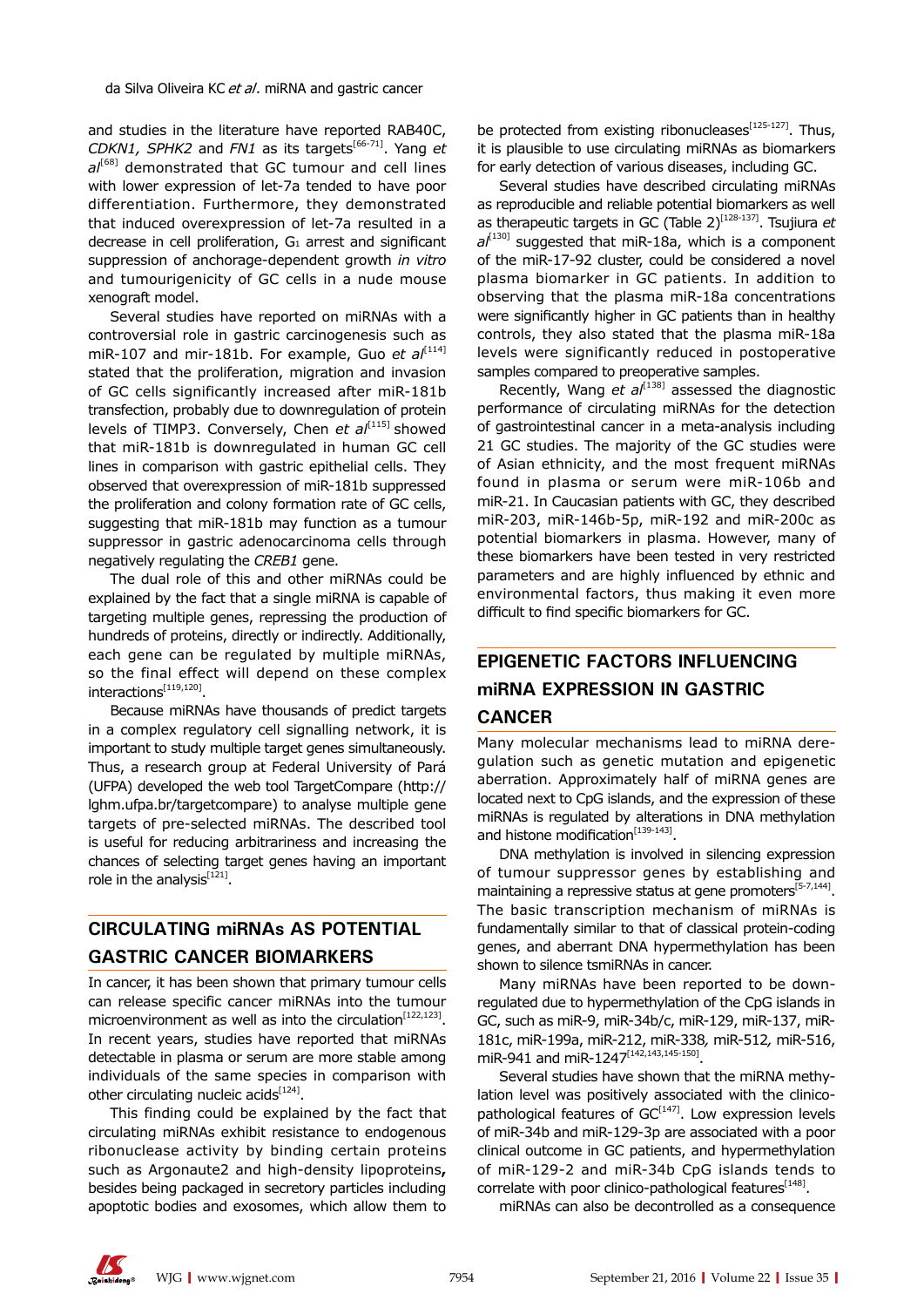| Table 2 Circulating miRNA as diagnostic and prognostic biomarkers |                                      |                                    |                                     |                                        |         |  |
|-------------------------------------------------------------------|--------------------------------------|------------------------------------|-------------------------------------|----------------------------------------|---------|--|
| miRNA                                                             | <b>Samples</b>                       | <b>Potential</b><br>biomarker type | Method                              | <b>Clinical implication</b>            | Ref.    |  |
| $miR-1$                                                           | 164 GC/127 C Serum                   | Diagnostic                         | Solexa sequencing<br>qRT-PCR        | GC detection                           | $[128]$ |  |
| $miR-16$                                                          | 40 GNCA/40 C Plasma                  | Diagnostic                         | Taqman low-density array<br>qRT-PCR | Early detection of GNCA                | $[122]$ |  |
| $miR-17-5p$                                                       | 79 GC/30 C Plasma                    | Diagnostic                         | qRT-PCR                             | GC detection                           | $[46]$  |  |
|                                                                   | 79 pre-operative GC/30 post-         | Prognostic                         | qRT-PCR                             | Prediction of prognosis and monitoring | $[129]$ |  |
|                                                                   | operative GC/6 relapse Plasma        |                                    |                                     | of chemotherapeutic effects            |         |  |
| miR-18a                                                           | 104 GC/65 C Plasma                   | Diagnostic                         | qRT-PCR                             | Screening GC and monitoring tumor      | $[130]$ |  |
|                                                                   |                                      | Prognostic                         |                                     | dynamics                               |         |  |
| miR-20a                                                           | 164 GC/127 C Serum                   | Diagnostic                         | Solexa sequencing<br>qRT-PCR        | GC detection                           | $[128]$ |  |
|                                                                   | 90 GC/90 C Plasma                    | Diagnostic                         | qRT-PCR                             | Early detection of GC                  | $[131]$ |  |
|                                                                   | 79 pre-operative GC/30 post-         | Prognostic                         | qRT-PCR                             | Prediction of prognosis and monitoring | $[129]$ |  |
|                                                                   | operative GC/6 relapse Plasma        |                                    |                                     | of chemotherapeutic effects            |         |  |
| $miR-21$                                                          | 69 GC Plasma                         | Prognostic                         | qRT-PCR                             | Prognostic marker                      | $[132]$ |  |
|                                                                   | 16 LN-metastasis positive/15         | Prognostic                         | qRT-PCR                             | Predicting LN metastasis               | $[133]$ |  |
|                                                                   | LN-metastasis negative/10 C<br>Serum |                                    |                                     |                                        |         |  |
|                                                                   | 79 GC/30 C Plasma                    | Diagnostic                         | qRT-PCR                             | GC detection                           | $[46]$  |  |
|                                                                   | 70 GC/70 C Plasma                    | Diagnostic                         | qRT-PCR                             | GC detection                           | $[134]$ |  |
| $miR-25$                                                          | 40 GNCA/40 C Plasma                  | Diagnostic                         | Taqman low-density array            | Early detection of GNCA                | [122]   |  |
|                                                                   |                                      |                                    | qRT-PCR                             |                                        |         |  |
| $miR-34$                                                          | 164 GC/127 C Serum                   | Diagnostic                         | Solexa sequencing<br>qRT-PCR        | GC detection                           | $[128]$ |  |
| miR-92a                                                           | 40 GNCA/40 C Plasma                  | Diagnostic                         | Taqman low-density array<br>qRT-PCR | Early detection of GNCA                | $[122]$ |  |
| miR-106a                                                          | 79 GC/30 C Plasma                    | Diagnostic                         | qRT-PCR                             | GC detection                           | $[46]$  |  |
| $m$ i $R-106b$                                                    | 79 GC/30 C Plasma                    | Diagnostic                         | qRT-PCR                             | GC detection                           | $[46]$  |  |
|                                                                   | 90 GC/90 C Plasma                    | Diagnostic                         | qRT-PCR                             | Early detection of GC                  | $[131]$ |  |
| miR-191                                                           | 57 GC/58 C Serum                     | Diagnostic                         | qRT-PCR                             | GC detection                           | [135]   |  |
| miR-218                                                           | 70 GC/70 C Plasma                    | Diagnostic                         | qRT-PCR                             | GC detection                           | $[134]$ |  |
| $miR-221$                                                         | 90 GC/90 C Plasma                    | Diagnostic                         | qRT-PCR                             | Early detection of GC                  | $[131]$ |  |
| $miR-223$                                                         | 70GC/70C Plasma                      | Diagnostic                         | qRT-PCR                             | GC detection                           | $[134]$ |  |
| miR-378                                                           | 61GC/61C Serum                       | Diagnostic                         | miRNA microarray<br>qRT-PCR         | Early detection of GC                  | $[136]$ |  |
| miR-423-5p                                                        | 164GC/127C Serum                     | Diagnostic                         | Solexa sequencing<br>qRT-PCR        | GC detection                           | $[128]$ |  |
| miR-451                                                           | 56GC/30C Plasma                      | Diagnostic                         | miRNA microarray<br>qRT-PCR         | Screening GC                           | $[137]$ |  |
|                                                                   | 40GNCA/40C Plasma                    | Diagnostic                         | Taqman low-density array<br>qRT-PCR | Early detection of GNCA                | $[122]$ |  |
| miR-486                                                           | 56GC/30C Plasma                      | Diagnostic                         | miRNA microarray<br>qRT-PCR         | GC Screening                           | [137]   |  |
| miR-486-5p                                                        | 40GNCA/40C Plasma                    | Diagnostic                         | Taqman low-density array<br>qRT-PCR | Early detection of GNCA                | $[122]$ |  |
| let-7a                                                            | 79GC/30C Plasma                      | Diagnostic                         | qRT-PCR                             | GC detection                           | $[46]$  |  |

C: Control; GC: Gastric cancer; LN: Lymph node; GNCA: Gastric non-cardia adenocarcinoma; qRT-PCR: Quantitative real time polymerase chain reaction.

of aberrant expression of specific epigenetic regulators such as polycomb repressor complexes and histone deacetylases (HDACs). Wisnieski et al<sup>(151)</sup> demonstrated HDAC1 downregulation in gastric tumours compared with adjacent non-tumour samples. According to Scott et al<sup>[152]</sup>, inhibition of HDACs results in transcriptional changes in approximately 40% of miRNAs expressed in a breast cancer cell line (SKBr3).

In 2009, Saito *et al*<sup>[153]</sup> analysed the miRNA expression profile in human GC cells treated with 5-aza-2′-deoxycytidine (5-Aza-CdR) and 4-phenylbutyric acid (PBA), and they suggested that chromatin remodelling at Alu repeats by DNA demethylation and

HDAC inhibition can induce expression of silenced *miR-512-5p*. Moreover, activation of *miR-512-5p* can lead to suppression of *Mcl-1*, resulting in apoptosis of gastric cancer cells. Thus, epigenetic treatment, by using synthetic miRNAs, can serve as an "endogenous silencer" of target oncogenes in GC cells, blocking their activity as tumour enhancers.

## **SINGLE-NUCLEOTIDE miRNA POLYMORPHISMS IN GASTRIC CANCER**

Single-nucleotide polymorphisms (SNPs) in miRNA have also been associated with alteration of GC susceptibility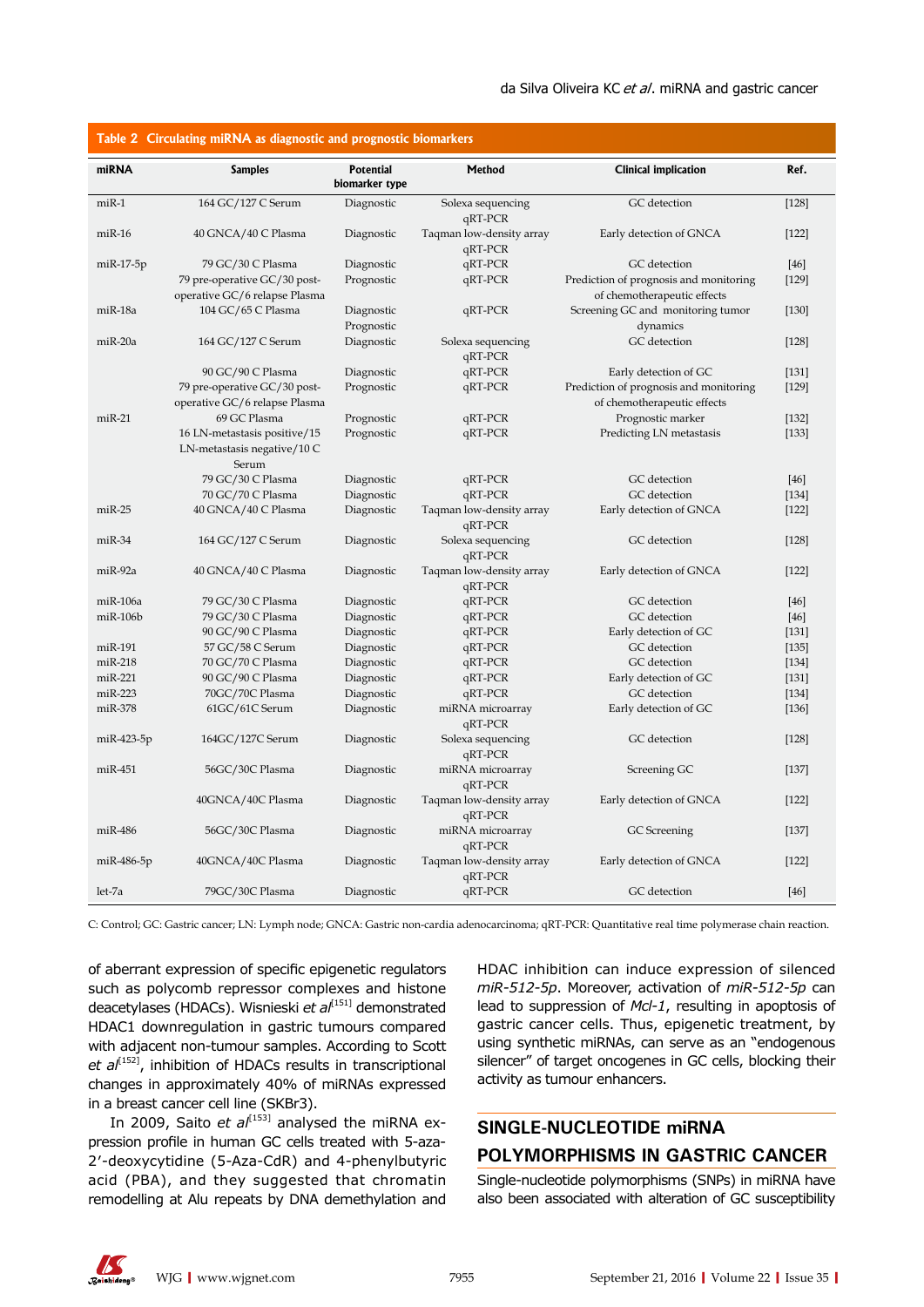#### da Silva Oliveira KC et al. miRNA and gastric cancer

| Table 3 miRNA related to the risk of gastric cancer |             |             |                   |                              |         |  |  |
|-----------------------------------------------------|-------------|-------------|-------------------|------------------------------|---------|--|--|
| miRNA                                               | <b>SNP</b>  | Country     | <b>Population</b> | Number of cases/<br>controls | Ref.    |  |  |
| $miR-27a$                                           | rs895819    | China       | Asian             | 304/304                      | $[43]$  |  |  |
|                                                     |             | China       | Asian             | 295/413                      | $[154]$ |  |  |
|                                                     |             | China       | Asian             | 278/278                      | [155]   |  |  |
|                                                     | rs11671784  | China       | Asian             | 892 / 978                    | $[156]$ |  |  |
|                                                     |             | China       | Asian             | 278/278                      | $[155]$ |  |  |
| $miR-146a$                                          | rs2910164   | China       | Asian             | 304/304                      | $[157]$ |  |  |
|                                                     |             | Japan       | Asian             | 583/1637                     | $[158]$ |  |  |
|                                                     |             | Japan       | Asian             | 90/90                        | $[101]$ |  |  |
|                                                     |             | China       | Asian             | 1686/1895                    | [159]   |  |  |
|                                                     |             | South Korea | Asian             | 461/447                      | $[160]$ |  |  |
|                                                     |             | Japan       | Asian             | 552/697                      | $[161]$ |  |  |
| miR-196a                                            | rs11614913  | Japan       | Asian             | 552/697                      | $[161]$ |  |  |
|                                                     |             | China       | Asian             | 213/213                      | $[162]$ |  |  |
|                                                     |             | South Korea | Asian             | 461/447                      | $[160]$ |  |  |
|                                                     |             | Greece      | Greak             | 163/480                      | $[163]$ |  |  |
| miR-499                                             | rs3746444   | Japan       | Asian             | 697/552                      | $[161]$ |  |  |
|                                                     |             | South Korea | Asian             | 461/447                      | $[160]$ |  |  |
|                                                     |             | China       | Asian             | 363/969                      | $[164]$ |  |  |
| $miR-149$                                           | rs2292832   | China       | Asian             | 274/269                      | $[165]$ |  |  |
|                                                     |             | South Korea | Asian             | 461/447                      | $[160]$ |  |  |
|                                                     |             | Greece      | Greak             | 163/480                      | $[163]$ |  |  |
| $miR-24$                                            | rs4819388   | China       | Asian             | 183/348                      | $[166]$ |  |  |
| $miR-570$                                           | rs4143815   | China       | Asian             | 205/393                      | $[167]$ |  |  |
| miR-200c                                            | rs12904     | China       | Asian             | 522/501                      | $[168]$ |  |  |
| $miR-505$                                           | rs111638916 | China       | Asian             | 857/748                      | $[169]$ |  |  |
| Pre-miR-30c                                         | rs928508    | China       | Asian             | 240/240                      | $[170]$ |  |  |
| Pri-let-7a-2                                        | rs629367    | China       | Asian             | 107/124                      | $[171]$ |  |  |

and modification of target gene expression. However, the role of these genetic variants in GC susceptibility remains essentially unidentified<sup>[7]</sup>. Table  $3^{[154 \cdot 171]}$  summarizes described SNPs in miRNA in GC.

One of the most described miRNA SNPs associated with elevated risk in GC is SNP rs2910164 of miR-146a. Ahn *et al*<sup> $[160]$ </sup> demonstrated that the C/G polymorphism in miR-146a decreases miR-146a expression and subsequently leads to reduced regulation of the target genes *TRAF6*, *IRAK1* and *PTC1* by the C allele. Moreover, some studies reported that miR-146a rs2910164 also affects susceptibility to gastric lesions. Song *et al*<sup>[172]</sup> found that the G/C polymorphism in miR-146a rs2910164 may play a role in the evolution of *H. pylori*-associated gastric lesions. Thus, SNP rs2910164 may be used as a genetic biomarker to predict GC risk.

SNPs in pri-miRNAs and pre-miRNAs could affect the maturation process and function of the miRNA, which may affect the expression of many proteins in the interaction pathway. Recently, Xu et al<sup>[171]</sup> found that upregulation of pri-let-7a-2 expression by the rs629367 C/C genotype was associated with increased risk and low survival in GC, probably by affecting the expression of mature let-7a.

The binding capacity of a miRNA with its target can be modified by SNPs affecting the miRNA TAG sequence. Additionally, a SNP in an mRNA sequence could influence the complementarity between the miRNA and the target mRNA. This could result in alteration of susceptibility to tumorigenesis. Wang *et al*[167] described that a SNP in the *PDL1* (rs4143815)

could affect its protein expression by interfering with miR-570 negative regulation. Furthermore, this SNP was significantly related to the risk of GC and depth of tumour infiltration, differentiation grade, lymph node metastasis, tumour size and staging.

Hence, SNP data could be useful to improve our understanding of the contribution of individual susceptibility to GC pathogenesis.

#### **FUTURE PERSPECTIVES**

Accumulating evidence indicates that the dysregulation of miRNAs plays important roles in GC pathogenesis. In this context, miRNA expression profiles have been shown to correlate with GC development, progression and response to therapy<sup>[173,174]</sup>, suggesting their possible use as diagnostic, prognostic and predictive biomarkers.

Moreover, miRNA-based anticancer therapies have recently been explored, either alone or in combination with current targeted therapies<sup>[175,176]</sup>. However, a big challenge in using miRNAs in cancer therapeutics is the considerable number of genes that a single miRNA can target, leading to a pleiotropic effect that may limit their manipulation at the systemic level. Nevertheless, the increasing capability of producing synthetic interfering miRNAs with higher affinity to the desired target is minimizing this barrier.

Thus, the strategy of using miRNAs for targeted therapy in the near future is probably over-optimistic, considering that the studies of miRNA-based the-

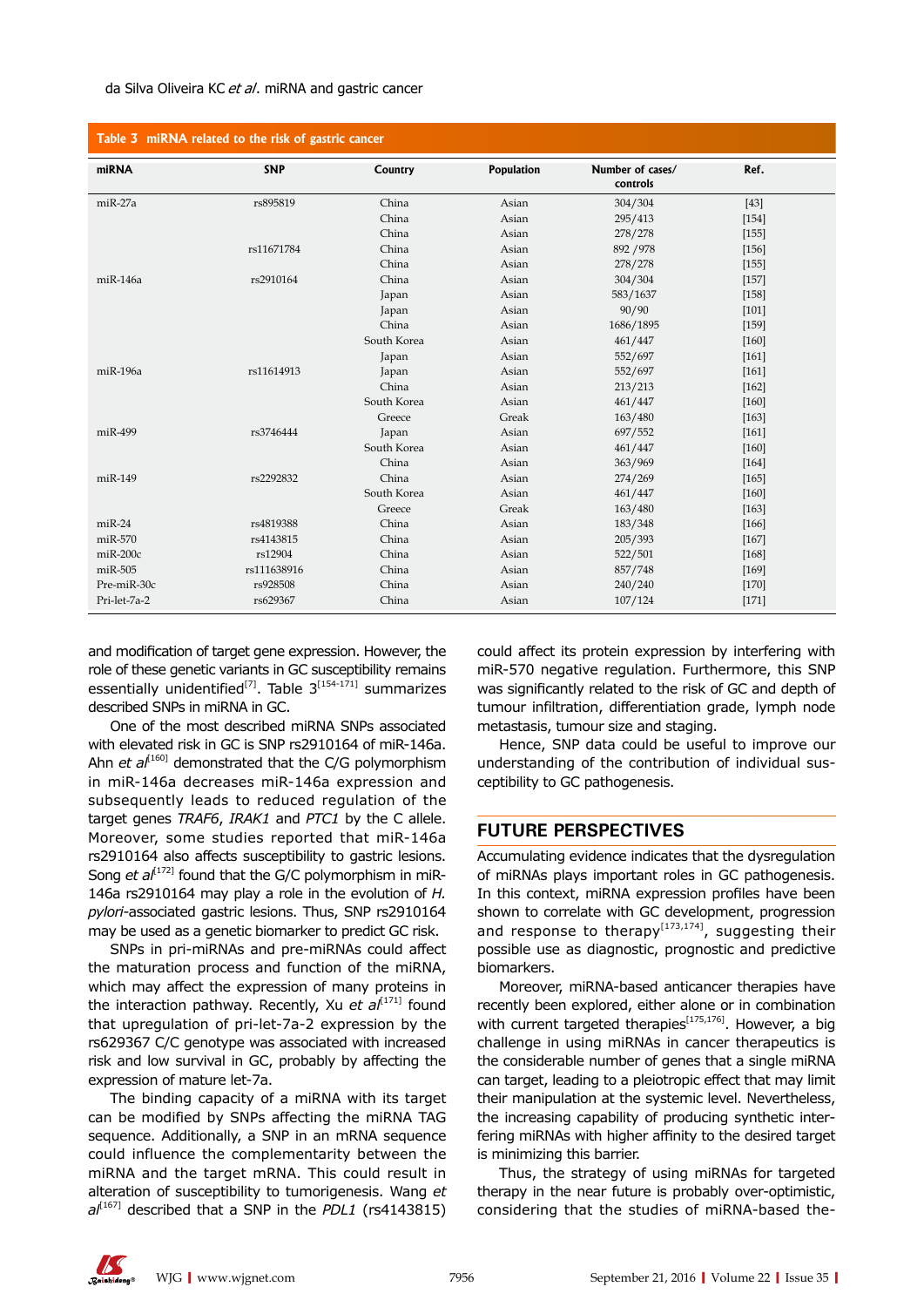rapeutics are still premature; however, the number of discoveries, increasing so fast in the past few years, is surely extremely promising.

#### **REFERENCES**

- 1 **Ferro A**, Peleteiro B, Malvezzi M, Bosetti C, Bertuccio P, Levi F, Negri E, La Vecchia C, Lunet N. Worldwide trends in gastric cancer mortality (1980-2011), with predictions to 2015, and incidence by subtype. *Eur J Cancer* 2014; **50**: 1330-1344 [PMID: 24650579 DOI: 10.1016/j.ejca.2014.01.029]
- **LAUREN P**. The two histological main types of gastric carcinoma: diffuse and so-called intestinal-type carcinoma. An attempt at a histo-clinical classification. *Acta Pathol Microbiol Scand* 1965; **64**: 31-49 [PMID: 14320675]
- 3 **Wadhwa R**, Song S, Lee JS, Yao Y, Wei Q, Ajani JA. Gastric cancer-molecular and clinical dimensions. *Nat Rev Clin Oncol* 2013; **10**: 643-655 [PMID: 24061039 DOI: 10.1038/ nrclinonc.2013.170]
- 4 **Sharma S**, Kelly TK, Jones PA. Epigenetics in cancer. *Carcinogenesis* 2010; **31**: 27-36 [PMID: 19752007 DOI: 10.1093/ carcin/bgp220]
- 5 **Gigek CO**, Chen ES, Calcagno DQ, Wisnieski F, Burbano RR, Smith MA. Epigenetic mechanisms in gastric cancer. *Epigenomics* 2012; **4**: 279-294 [PMID: 22690664 DOI: 10.2217/epi.12.22]
- 6 **Calcagno DQ**, Gigek CO, Chen ES, Burbano RR, Smith Mde A. DNA and histone methylation in gastric carcinogenesis. *World J Gastroenterol* 2013; **19**: 1182-1192 [PMID: 23482412 DOI: 10.3748/wjg.v19.i8.1182]
- 7 **Calcagno DQ**, de Arruda Cardoso Smith M, Burbano RR. Cancer type-specific epigenetic changes: gastric cancer. *Methods Mol Biol* 2015; **1238**: 79-101 [PMID: 25421656 DOI: 10.1007/978-1-4939- 1804-1\_5]
- 8 **Malumbres M**. miRNAs and cancer: an epigenetics view. *Mol Aspects Med* 2013; **34**: 863-874 [PMID: 22771542 DOI: 10.1016/ j.mam.2012.06.005]
- 9 **Tian SB**, Yu JC, Kang WM, Ma ZQ, Ye X, Cao ZJ. [MicroRNA and gastric cancer]. *Zhongguo Yi Xue Ke Xue Yuan Xue Bao* 2014; **36**: 214-217 [PMID: 24791805 DOI: 10.3881/j.issn.1000- 503X.2014.02.020]
- 10 **Tong F**, Cao P, Yin Y, Xia S, Lai R, Liu S. MicroRNAs in gastric cancer: from benchtop to bedside. *Dig Dis Sci* 2014; **59**: 24-30 [PMID: 24114043 DOI: 10.1007/s10620-013-2887-3]
- 11 **Ambros V**. The functions of animal microRNAs. *Nature* 2004; **431**: 350-355 [PMID: 15372042 DOI: 10.1038/nature02871]
- 12 **Kim VN**. MicroRNA biogenesis: coordinated cropping and dicing. *Nat Rev Mol Cell Biol* 2005; **6**: 376-385 [PMID: 15852042 DOI: 10.1038/nrm1644]
- 13 **Yang JS**, Lai EC. Alternative miRNA biogenesis pathways and the interpretation of core miRNA pathway mutants. *Mol Cell* 2011; **43**: 892-903 [PMID: 21925378 DOI: 10.1016/j.molcel.2011.07.024]
- 14 **Ribeiro-dos-Santos Â**, Khayat AS, Silva A, Alencar DO, Lobato J, Luz L, Pinheiro DG, Varuzza L, Assumpção M, Assumpção P, Santos S, Zanette DL, Silva WA, Burbano R, Darnet S. Ultra-deep sequencing reveals the microRNA expression pattern of the human stomach. *PLoS One* 2010; **5**: e13205 [PMID: 20949028 DOI: 10.1371/journal.pone.0013205]
- 15 **Moreira FC**, Assumpção M, Hamoy IG, Darnet S, Burbano R, Khayat A, Gonçalves AN, Alencar DO, Cruz A, Magalhães L, Araújo W, Silva A, Santos S, Demachki S, Assumpção P, Ribeirodos-Santos A. MiRNA expression profile for the human gastric antrum region using ultra-deep sequencing. *PLoS One* 2014; **9**: e92300 [PMID: 24647245 DOI: 10.1371/journal.pone.0092300]
- 16 **Gomes LL**, Moreira FC, Hamoy IG, Santos S, Assumpção P, Santana AL, Ribeiro-Dos-Santos A. Identification of miRNAs Expression Profile in Gastric Cancer Using Self-Organizing Maps (SOM). *Bioinformation* 2014; **10**: 246-250 [PMID: 24966529 DOI: 10.6026/97320630010246]
- 17 **Ruan K**, Fang X, Ouyang G. MicroRNAs: novel regulators in

the hallmarks of human cancer. *Cancer Lett* 2009; **285**: 116-126 [PMID: 19464788 DOI: 10.1016/j.canlet.2009.04.031]

- 18 **Tong AW**, Nemunaitis J. Modulation of miRNA activity in human cancer: a new paradigm for cancer gene therapy? *Cancer Gene Ther* 2008; **15**: 341-355 [PMID: 18369380 DOI: 10.1038/ cgt.2008.8]
- 19 **Kota J**, Chivukula RR, O'Donnell KA, Wentzel EA, Montgomery CL, Hwang HW, Chang TC, Vivekanandan P, Torbenson M, Clark KR, Mendell JR, Mendell JT. Therapeutic microRNA delivery suppresses tumorigenesis in a murine liver cancer model. *Cell* 2009; **137**: 1005-1017 [PMID: 19524505 DOI: 10.1016/ j.cell.2009.04.021]
- 20 **Krützfeldt J**, Rajewsky N, Braich R, Rajeev KG, Tuschl T, Manoharan M, Stoffel M. Silencing of microRNAs in vivo with 'antagomirs'. *Nature* 2005; **438**: 685-689 [PMID: 16258535 DOI: 10.1038/nature04303]
- 21 **Zhang X**, Kong Y, Xu X, Xing H, Zhang Y, Han F, Li W, Yang Q, Zeng J, Jia J, Liu Z. F-box protein FBXO31 is down-regulated in gastric cancer and negatively regulated by miR-17 and miR-20a. *Oncotarget* 2014; **5**: 6178-6190 [PMID: 25115392]
- **Zhang Y**, Han T, Wei G, Wang Y. Inhibition of microRNA-17/20a suppresses cell proliferation in gastric cancer by modulating UBE2C expression. *Oncol Rep* 2015; **33**: 2529-2536 [PMID: 25760688 DOI: 10.3892/or.2015.3835]
- 23 **Park D**, Lee SC, Park JW, Cho SY, Kim HK. Overexpression of miR-17 in gastric cancer is correlated with proliferation-associated oncogene amplification. *Pathol Int* 2014; **64**: 309-314 [PMID: 25047501 DOI: 10.1111/pin.12178]
- 24 **Chen S**, Zhu J, Yu F, Tian Y, Ma S, Liu X. Combination of miRNA and RNA functions as potential biomarkers for gastric cancer. *Tumour Biol* 2015; **36**: 9909-9918 [PMID: 26168960 DOI: 10.1007/s13277-015-3756-9]
- 25 **Wu Q**, Yang Z, An Y, Hu H, Yin J, Zhang P, Nie Y, Wu K, Shi Y, Fan D. MiR-19a/b modulate the metastasis of gastric cancer cells by targeting the tumour suppressor MXD1. *Cell Death Dis* 2014; **5**: e1144 [PMID: 24675462 DOI: 10.1038/cddis.2014.110]
- 26 **Qin S**, Ai F, Ji WF, Rao W, Zhang HC, Yao WJ. miR-19a promotes cell growth and tumorigenesis through targeting SOCS1 in gastric cancer. *Asian Pac J Cancer Prev* 2013; **14**: 835-840 [PMID: 23621248 DOI: 10.7314/APJCP.2013.14.2.835]
- 27 **Wang F**, Li T, Zhang B, Li H, Wu Q, Yang L, Nie Y, Wu K, Shi Y, Fan D. MicroRNA-19a/b regulates multidrug resistance in human gastric cancer cells by targeting PTEN. *Biochem Biophys Res Commun* 2013; **434**: 688-694 [PMID: 23603256 DOI: 10.1016/ j.bbrc.2013.04.010]
- 28 **Guo J**, Miao Y, Xiao B, Huan R, Jiang Z, Meng D, Wang Y. Differential expression of microRNA species in human gastric cancer versus non-tumorous tissues. *J Gastroenterol Hepatol* 2009; **24**: 652-657 [PMID: 19175831 DOI: 10.1111/ j.1440-1746.2008.05666]
- 29 **Wang JL**, Hu Y, Kong X, Wang ZH, Chen HY, Xu J, Fang JY. Candidate microRNA biomarkers in human gastric cancer: a systematic review and validation study. *PLoS One* 2013; **8**: e73683 [PMID: 24040025 DOI: 10.1371/journal.pone.0073683]
- 30 **Li X**, Zhang Z, Yu M, Li L, Du G, Xiao W, Yang H. Involvement of miR-20a in promoting gastric cancer progression by targeting early growth response 2 (EGR2). *Int J Mol Sci* 2013; **14**: 16226-16239 [PMID: 23924943 DOI: 10.3390/ijms140816226]
- 31 **Wu Q**, Yang Z, Wang F, Hu S, Yang L, Shi Y, Fan D. MiR-19b/20a/92a regulates the self-renewal and proliferation of gastric cancer stem cells. *J Cell Sci* 2013; **126**: 4220-4229 [PMID: 23868977 DOI: 10.1242/jcs.127944]
- 32 **Zhang Z**, Li Z, Gao C, Chen P, Chen J, Liu W, Xiao S, Lu H. miR-21 plays a pivotal role in gastric cancer pathogenesis and progression. *Lab Invest* 2008; **88**: 1358-1366 [PMID: 18794849 DOI: 10.1038/labinvest.2008.94]
- 33 **Motoyama K**, Inoue H, Mimori K, Tanaka F, Kojima K, Uetake H, Sugihara K, Mori M. Clinicopathological and prognostic significance of PDCD4 and microRNA-21 in human gastric cancer. *Int J Oncol* 2010; **36**: 1089-1095 [PMID: 20372781 DOI: 10.3892/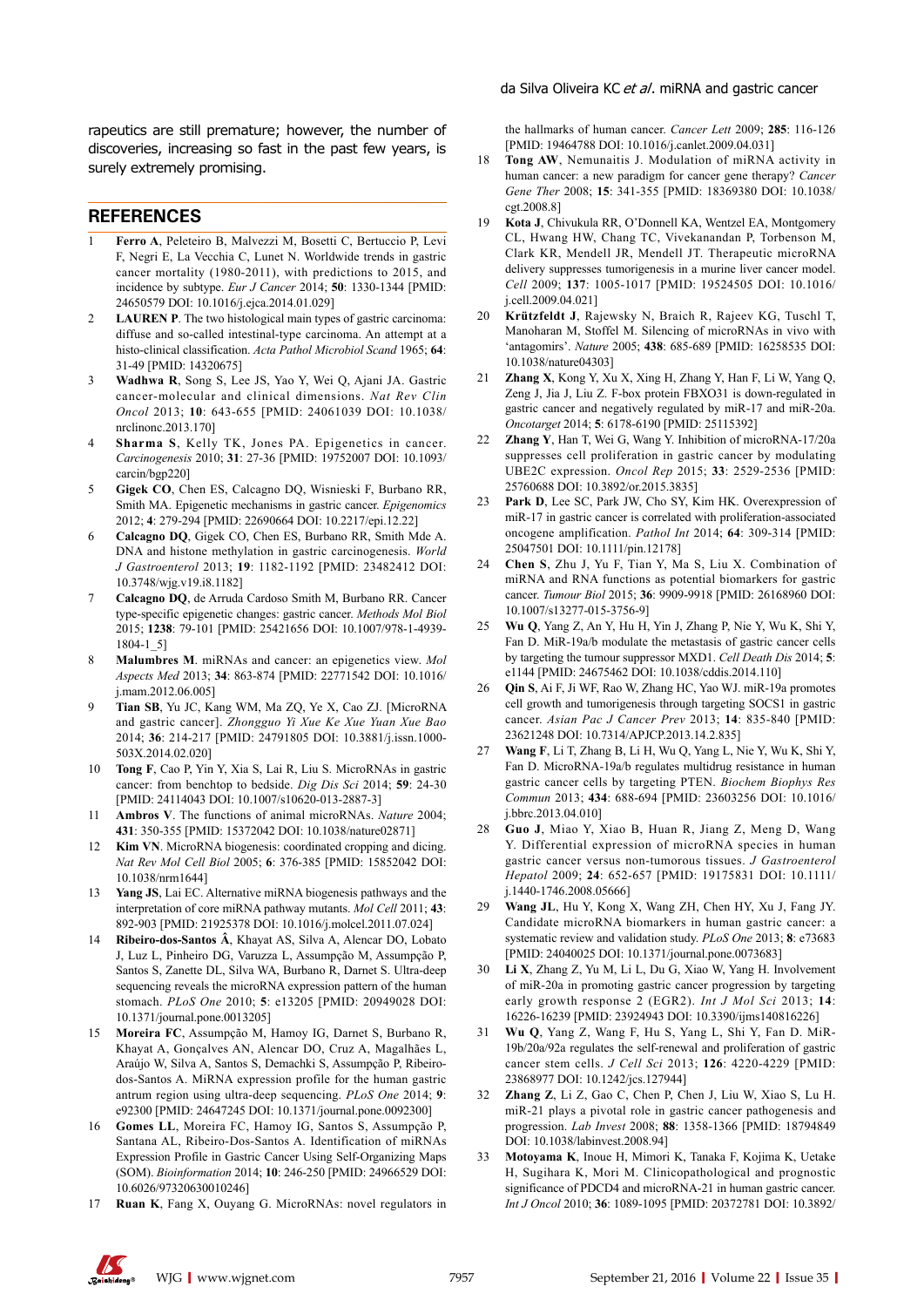ijo\_00000590]

- 34 **Zhang BG**, Li JF, Yu BQ, Zhu ZG, Liu BY, Yan M. microRNA-21 promotes tumor proliferation and invasion in gastric cancer by targeting PTEN. *Oncol Rep* 2012; **27**: 1019-1026 [PMID: 22267008 DOI: 10.3892/or.2012.1645]
- 35 **Yamanaka S**, Olaru AV, An F, Luvsanjav D, Jin Z, Agarwal R, Tomuleasa C, Popescu I, Alexandrescu S, Dima S, Chivu-Economescu M, Montgomery EA, Torbenson M, Meltzer SJ, Selaru FM. MicroRNA-21 inhibits Serpini1, a gene with novel tumour suppressive effects in gastric cancer. *Dig Liver Dis* 2012; **44**: 589-596 [PMID: 22464652 DOI: 10.1016/j.dld.2012.02.016]
- 36 **Cao Z**, Yoon JH, Nam SW, Lee JY, Park WS. PDCD4 expression inversely correlated with miR-21 levels in gastric cancers. *J Cancer Res Clin Oncol* 2012; **138**: 611-619 [PMID: 22212233 DOI: 10.1007/s00432-011-1140-8]
- 37 **Xu Y**, Sun J, Xu J, Li Q, Guo Y, Zhang Q. miR-21 Is a Promising Novel Biomarker for Lymph Node Metastasis in Patients with Gastric Cancer. *Gastroenterol Res Pract* 2012; **2012**: 640168 [PMID: 22792096 DOI: 10.1155/2012/640168]
- 38 **Kim BH**, Hong SW, Kim A, Choi SH, Yoon SO. Prognostic implications for high expression of oncogenic microRNAs in advanced gastric carcinoma. *J Surg Oncol* 2013; **107**: 505-510 [PMID: 22996433 DOI: 10.1002/jso.23271]
- 39 **Zhao H**, Wang Y, Yang L, Jiang R, Li W. MiR-25 promotes gastric cancer cells growth and motility by targeting RECK. *Mol Cell Biochem* 2014; **385**: 207-213 [PMID: 24078004 DOI: 10.1007/ s11010-013-1829-x]
- 40 **Gong J**, Cui Z, Li L, Ma Q, Wang Q, Gao Y, Sun H. MicroRNA-25 promotes gastric cancer proliferation, invasion, and migration by directly targeting F-box and WD-40 Domain Protein 7, FBXW7. *Tumour Biol* 2015; **36**: 7831-7840 [PMID: 25944166 DOI: 10.1007/s13277-015-3510-3]
- 41 **Li BS**, Zuo QF, Zhao YL, Xiao B, Zhuang Y, Mao XH, Wu C, Yang SM, Zeng H, Zou QM, Guo G. MicroRNA-25 promotes gastric cancer migration, invasion and proliferation by directly targeting transducer of ERBB2, 1 and correlates with poor survival. *Oncogene* 2015; **34**: 2556-2565 [PMID: 25043310 DOI: 10.1038/ onc.2014.214]
- 42 **Liu T**, Tang H, Lang Y, Liu M, Li X. MicroRNA-27a functions as an oncogene in gastric adenocarcinoma by targeting prohibitin. *Cancer Lett* 2009; **273**: 233-242 [PMID: 18789835 DOI: 10.1016/ j.canlet.2008.08.003]
- 43 **Sun Q**, Gu H, Zeng Y, Xia Y, Wang Y, Jing Y, Yang L, Wang B. Hsa-mir-27a genetic variant contributes to gastric cancer susceptibility through affecting miR-27a and target gene expression. *Cancer Sci* 2010; **101**: 2241-2247 [PMID: 20666778 DOI: 10.1111/j.1349-7006.2010.01667]
- 44 **Zhao X**, Yang L, Hu J. Down-regulation of miR-27a might inhibit proliferation and drug resistance of gastric cancer cells. *J Exp Clin Cancer Res* 2011; **30**: 55 [PMID: 21569481 DOI: 10.1186/1756-9966-30-55]
- 45 **Xiao B**, Guo J, Miao Y, Jiang Z, Huan R, Zhang Y, Li D, Zhong J. Detection of miR-106a in gastric carcinoma and its clinical significance. *Clin Chim Acta* 2009; **400**: 97-102 [PMID: 18996365 DOI: 10.1016/j.cca.2008.10.021]
- 46 **Tsujiura M**, Ichikawa D, Komatsu S, Shiozaki A, Takeshita H, Kosuga T, Konishi H, Morimura R, Deguchi K, Fujiwara H, Okamoto K, Otsuji E. Circulating microRNAs in plasma of patients with gastric cancers. *Br J Cancer* 2010; **102**: 1174-1179 [PMID: 20234369 DOI: 10.1038/sj.bjc.6605608]
- 47 **Fang Y**, Shen H, Li H, Cao Y, Qin R, Long L, Zhu X, Xie C, Xu W. miR-106a confers cisplatin resistance by regulating PTEN/ Akt pathway in gastric cancer cells. *Acta Biochim Biophys Sin (Shanghai)* 2013; **45**: 963-972 [PMID: 24108762 DOI: 10.1093/ abbs/gmt106]
- 48 **Wang Z**, Liu M, Zhu H, Zhang W, He S, Hu C, Quan L, Bai J, Xu N. miR-106a is frequently upregulated in gastric cancer and inhibits the extrinsic apoptotic pathway by targeting FAS. *Mol Carcinog* 2013; **52**: 634-646 [PMID: 22431000 DOI: 10.1002/mc.21899]
- 49 **Zhang Y**, Lu Q, Cai X. MicroRNA-106a induces multidrug

resistance in gastric cancer by targeting RUNX3. *FEBS Lett* 2013; **587**: 3069-3075 [PMID: 23932924 DOI: 10.1016/ j.febslet.2013.06.058]

- 50 **Zhu M**, Zhang N, He S, Lui Y, Lu G, Zhao L. MicroRNA-106a targets TIMP2 to regulate invasion and metastasis of gastric cancer. *FEBS Lett* 2014; **588**: 600-607 [PMID: 24440352 DOI: 10.1016/ j.febslet.2013.12.028]
- 51 **Petrocca F**, Visone R, Onelli MR, Shah MH, Nicoloso MS, de Martino I, Iliopoulos D, Pilozzi E, Liu CG, Negrini M, Cavazzini L, Volinia S, Alder H, Ruco LP, Baldassarre G, Croce CM, Vecchione A. E2F1-regulated microRNAs impair TGFbeta-dependent cellcycle arrest and apoptosis in gastric cancer. *Cancer Cell* 2008; **13**: 272-286 [PMID: 18328430 DOI: 10.1016/j.ccr.2008.02.013]
- 52 **Kim YK**, Yu J, Han TS, Park SY, Namkoong B, Kim DH, Hur K, Yoo MW, Lee HJ, Yang HK, Kim VN. Functional links between clustered microRNAs: suppression of cell-cycle inhibitors by microRNA clusters in gastric cancer. *Nucleic Acids Res* 2009; **37**: 1672-1681 [PMID: 19153141 DOI: 10.1093/nar/gkp002]
- 53 **Tchernitsa O**, Kasajima A, Schäfer R, Kuban RJ, Ungethüm U, Györffy B, Neumann U, Simon E, Weichert W, Ebert MP, Röcken C. Systematic evaluation of the miRNA-ome and its downstream effects on mRNA expression identifies gastric cancer progression. *J Pathol* 2010; **222**: 310-319 [PMID: 20726036 DOI: 10.1002/ path.2759]
- 54 **Yao YL**, Wu XY, Wu JH, Gu T, Chen L, Gu JH, Liu Y, Zhang QH. Effects of microRNA-106 on proliferation of gastric cancer cell through regulating p21 and E2F5. *Asian Pac J Cancer Prev* 2013; **14**: 2839-2843 [PMID: 23803041 DOI: 10.7314/ APJCP.2013.14.5.2839]
- 55 **Kurashige J**, Kamohara H, Watanabe M, Hiyoshi Y, Iwatsuki M, Tanaka Y, Kinoshita K, Saito S, Baba Y, Baba H. MicroRNA-200b regulates cell proliferation, invasion, and migration by directly targeting ZEB2 in gastric carcinoma. *Ann Surg Oncol* 2012; **19** Suppl 3: S656-S664 [PMID: 22311119 DOI: 10.1245/ s10434-012-2217-6]
- 56 **Song F**, Yang D, Liu B, Guo Y, Zheng H, Li L, Wang T, Yu J, Zhao Y, Niu R, Liang H, Winkler H, Zhang W, Hao X, Chen K. Integrated microRNA network analyses identify a poor-prognosis subtype of gastric cancer characterized by the miR-200 family. *Clin Cancer Res* 2014; **20**: 878-889 [PMID: 24352645 DOI: 10.1158/1078-0432.CCR-13-1844]
- 57 **Tang H**, Deng M, Tang Y, Xie X, Guo J, Kong Y, Ye F, Su Q, Xie X. miR-200b and miR-200c as prognostic factors and mediators of gastric cancer cell progression. *Clin Cancer Res* 2013; **19**: 5602-5612 [PMID: 23995857 DOI: 10.1158/1078-0432. CCR-13-1326]
- 58 **Tang H**, Kong Y, Guo J, Tang Y, Xie X, Yang L, Su Q, Xie X. Diallyl disulfide suppresses proliferation and induces apoptosis in human gastric cancer through Wnt-1 signaling pathway by upregulation of miR-200b and miR-22. *Cancer Lett* 2013; **340**: 72-81 [PMID: 23851184 DOI: 10.1016/j.canlet.2013.06.027]
- 59 **Deng Y**, Huang Z, Xu Y, Jin J, Zhuo W, Zhang C, Zhang X, Shen M, Yan X, Wang L, Wang X, Kang Y, Si J, Zhou T. MiR-215 modulates gastric cancer cell proliferation by targeting RB1. *Cancer Lett* 2014; **342**: 27-35 [PMID: 23981575 DOI: 10.1016/ j.canlet.2013.08.033]
- 60 **Li N**, Zhang QY, Zou JL, Li ZW, Tian TT, Dong B, Liu XJ, Ge S, Zhu Y, Gao J, Shen L. miR-215 promotes malignant progression of gastric cancer by targeting RUNX1. *Oncotarget* 2016; **7**: 4817-4828 [PMID: 26716895 DOI: 10.18632/oncotarget.6736]
- 61 **Xu YJ**, Fan Y. MiR-215/192 participates in gastric cancer progression. *Clin Transl Oncol* 2015; **17**: 34-40 [PMID: 24981590 DOI: 10.1007/s12094-014-1194-6]
- 62 **Chun-Zhi Z**, Lei H, An-Ling Z, Yan-Chao F, Xiao Y, Guang-Xiu W, Zhi-Fan J, Pei-Yu P, Qing-Yu Z, Chun-Sheng K. MicroRNA-221 and microRNA-222 regulate gastric carcinoma cell proliferation and radioresistance by targeting PTEN. *BMC Cancer* 2010; **10**: 367 [PMID: 20618998 DOI: 10.1186/1471-2407-10-367]
- 63 **Li N**, Tang B, Zhu ED, Li BS, Zhuang Y, Yu S, Lu DS, Zou QM, Xiao B, Mao XH. Increased miR-222 in H. pylori-associated

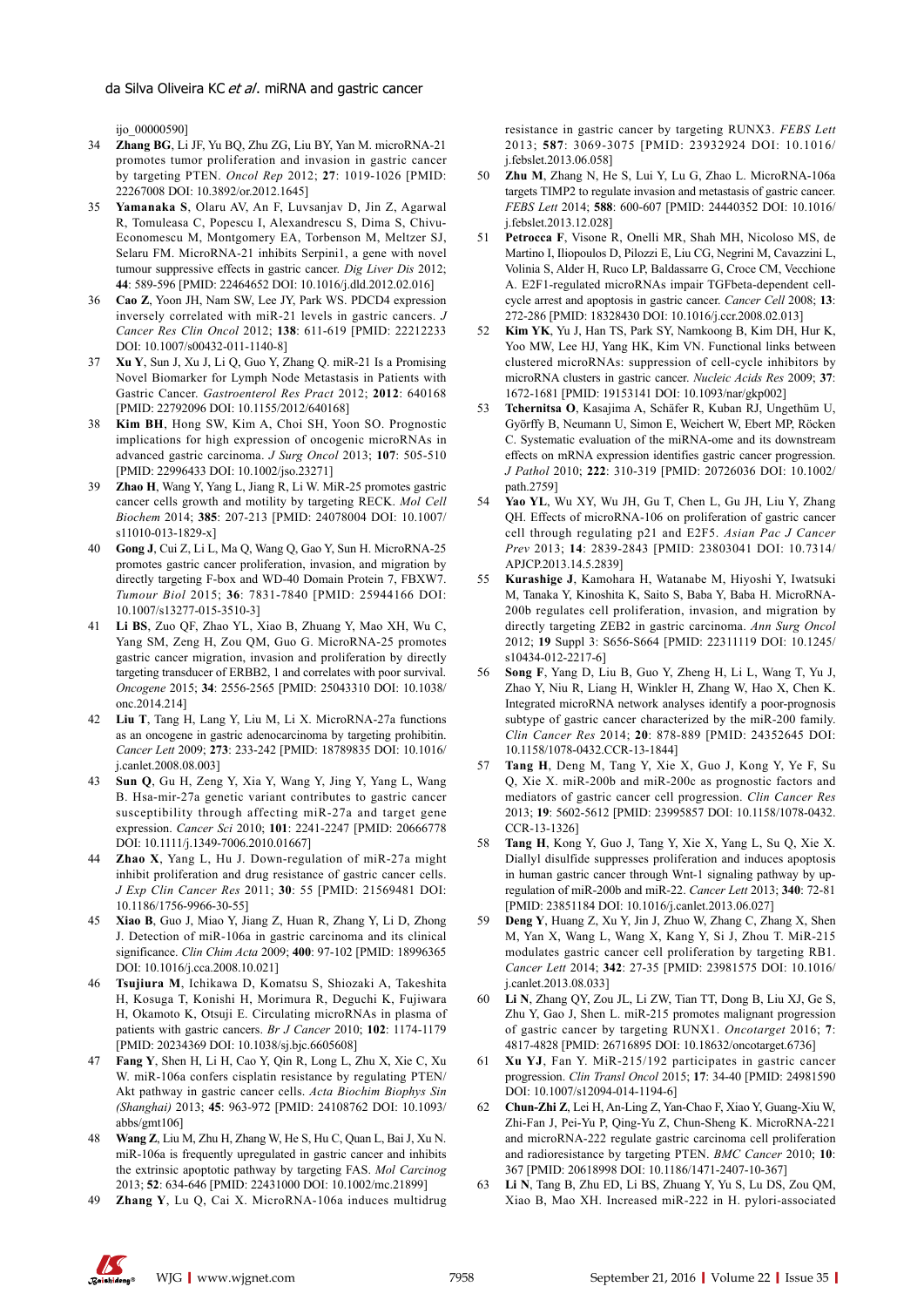gastric cancer correlated with tumor progression by promoting cancer cell proliferation and targeting RECK. *FEBS Lett* 2012; **586**: 722-728 [PMID: 22321642 DOI: 10.1016/j.febslet.2012.01.025]

- 64 **Wang M**, Zhao C, Shi H, Zhang B, Zhang L, Zhang X, Wang S, Wu X, Yang T, Huang F, Cai J, Zhu Q, Zhu W, Qian H, Xu W. Deregulated microRNAs in gastric cancer tissue-derived mesenchymal stem cells: novel biomarkers and a mechanism for gastric cancer. *Br J Cancer* 2014; **110**: 1199-1210 [PMID: 24473397 DOI: 10.1038/bjc.2014.14]
- 65 **Liu W**, Song N, Yao H, Zhao L, Liu H, Li G. miR-221 and miR-222 Simultaneously Target RECK and Regulate Growth and Invasion of Gastric Cancer Cells. *Med Sci Monit* 2015; **21**: 2718-2725 [PMID: 26364844 DOI: 10.12659/MSM.89432]
- 66 **Zhu YM**, Zhong ZX, Liu ZM. Relationship between let-7a and gastric mucosa cancerization and its significance. *World J Gastroenterol* 2010; **16**: 3325-3329 [PMID: 20614490 DOI: 10.3748/wjg.v16.i26.3325]
- 67 **Zhu Y**, Zhong Z, Liu Z. Lentiviral vector-mediated upregulation of let-7a inhibits gastric carcinoma cell growth in vitro and in vivo. *Scand J Gastroenterol* 2011; **46**: 53-59 [PMID: 20809749 DOI: 10.3109/00365521.2010.510566]
- 68 **Yang Q**, Jie Z, Cao H, Greenlee AR, Yang C, Zou F, Jiang Y. Lowlevel expression of let-7a in gastric cancer and its involvement in tumorigenesis by targeting RAB40C. *Carcinogenesis* 2011; **32**: 713-722 [PMID: 21349817 DOI: 10.1093/carcin/bgr035]
- 69 **Li X**, Luo F, Li Q, Xu M, Feng D, Zhang G, Wu W. Identification of new aberrantly expressed miRNAs in intestinal-type gastric cancer and its clinical significance. *Oncol Rep* 2011; **26**: 1431-1439 [PMID: 21874264 DOI: 10.3892/or.2011.1437]
- 70 **Zhu Y**, Xiao X, Dong L, Liu Z. Investigation and identification of let-7a related functional proteins in gastric carcinoma by proteomics. *Anal Cell Pathol* (Amst) 2012; **35**: 285-295 [PMID: 22596182 DOI: 10.3233/ACP-2012-0063]
- 71 **Golestaneh AF**, Atashi A, Langroudi L, Shafiee A, Ghaemi N, Soleimani M. miRNAs expressed differently in cancer stem cells and cancer cells of human gastric cancer cell line MKN-45. *Cell Biochem Funct* 2012; **30**: 411-418 [PMID: 22374783 DOI: 10.1002/cbf.2815]
- 72 **Takagi T**, Iio A, Nakagawa Y, Naoe T, Tanigawa N, Akao Y. Decreased expression of microRNA-143 and -145 in human gastric cancers. *Oncology* 2009; **77**: 12-21 [PMID: 19439999 DOI: 10.1159/000218166]
- 73 **Wu WY**, Xue XY, Chen ZJ, Han SL, Huang YP, Zhang LF, Zhu GB, Shen X. Potentially predictive microRNAs of gastric cancer with metastasis to lymph node. *World J Gastroenterol* 2011; **17**: 3645-3651 [PMID: 21987613 DOI: 10.3748/wjg.v17.i31.3645]
- 74 **Guo B**, Li J, Liu L, Hou N, Chang D, Zhao L, Li Z, Song T, Huang C. Dysregulation of miRNAs and their potential as biomarkers for the diagnosis of gastric cancer. *Biomed Rep* 2013; **1**: 907-912 [PMID: 24649051 DOI: 10.3892/br.2013.175]
- 75 **Wu XL**, Cheng B, Li PY, Huang HJ, Zhao Q, Dan ZL, Tian DA, Zhang P. MicroRNA-143 suppresses gastric cancer cell growth and induces apoptosis by targeting COX-2. *World J Gastroenterol* 2013; **19**: 7758-7765 [PMID: 24616567 DOI: 10.3748/wjg.v19. i43.7758]
- 76 **Zheng B**, Liang L, Wang C, Huang S, Cao X, Zha R, Liu L, Jia D, Tian Q, Wu J, Ye Y, Wang Q, Long Z, Zhou Y, Du C, He X, Shi Y. MicroRNA-148a suppresses tumor cell invasion and metastasis by downregulating ROCK1 in gastric cancer. *Clin Cancer Res* 2011; **17**: 7574-7583 [PMID: 21994419 DOI: 10.1158/1078-0432. CCR-11-1714]
- Sakamoto N, Naito Y, Oue N, Sentani K, Uraoka N, Zarni Oo H, Yanagihara K, Aoyagi K, Sasaki H, Yasui W. MicroRNA-148a is downregulated in gastric cancer, targets MMP7, and indicates tumor invasiveness and poor prognosis. *Cancer Sci* 2014; **105**: 236-243 [PMID: 24283384 DOI: 10.1111/cas.12330]
- 78 **Wang SH**, Li X, Zhou LS, Cao ZW, Shi C, Zhou CZ, Wen YG, Shen Y, Li JK. microRNA-148a suppresses human gastric cancer cell metastasis by reversing epithelial-to-mesenchymal transition. *Tumour Biol* 2013; **34**: 3705-3712 [PMID: 23873106 DOI:

10.1007/s13277-013-0954-1]

- 79 **Xia J**, Guo X, Yan J, Deng K. The role of miR-148a in gastric cancer. *J Cancer Res Clin Oncol* 2014; **140**: 1451-1456 [PMID: 24659367 DOI: 10.1007/s00432-014-1649-8]
- 80 **Yan J**, Guo X, Xia J, Shan T, Gu C, Liang Z, Zhao W, Jin S. MiR-148a regulates MEG3 in gastric cancer by targeting DNA methyltransferase 1. *Med Oncol* 2014; **31**: 879 [PMID: 24515776 DOI: 10.1007/s12032-014-0879-6]
- 81 **Liu Q**, Li RT, Qian HQ, Wei J, Xie L, Shen J, Yang M, Qian XP, Yu LX, Jiang XQ, Liu BR. Targeted delivery of miR-200c/DOC to inhibit cancer stem cells and cancer cells by the gelatinasesstimuli nanoparticles. *Biomaterials* 2013; **34**: 7191-7203 [PMID: 23806972 DOI: 10.1016/j.biomaterials.2013.06.004]
- 82 **Chang L**, Guo F, Wang Y, Lv Y, Huo B, Wang L, Liu W. MicroRNA-200c regulates the sensitivity of chemotherapy of gastric cancer SGC7901/DDP cells by directly targeting RhoE. *Pathol Oncol Res* 2014; **20**: 93-98 [PMID: 23821457 DOI: 10.1007/s12253-013-9664-7]
- 83 **Lam EK**, Wang X, Shin VY, Zhang S, Morrison H, Sun J, Ng EK, Yu J, Jin H. A microRNA contribution to aberrant Ras activation in gastric cancer. *Am J Transl Res* 2011; **3**: 209-218 [PMID: 21416062 DOI: 10.1158/1538-7445.AM2011-133]
- 84 **Sacconi A**, Biagioni F, Canu V, Mori F, Di Benedetto A, Lorenzon L, Ercolani C, Di Agostino S, Cambria AM, Germoni S, Grasso G, Blandino R, Panebianco V, Ziparo V, Federici O, Muti P, Strano S, Carboni F, Mottolese M, Diodoro M, Pescarmona E, Garofalo A, Blandino G. miR-204 targets Bcl-2 expression and enhances responsiveness of gastric cancer. *Cell Death Dis* 2012; **3**: e423 [PMID: 23152059 DOI: 10.1038/cddis.2012.160]
- 85 **Zhang L**, Wang X, Chen P. MiR-204 down regulates SIRT1 and reverts SIRT1-induced epithelial-mesenchymal transition, anoikis resistance and invasion in gastric cancer cells. *BMC Cancer* 2013; **13**: 290 [PMID: 23768087 DOI: 10.1186/1471-2407-13-290]
- 86 **Tie J**, Pan Y, Zhao L, Wu K, Liu J, Sun S, Guo X, Wang B, Gang Y, Zhang Y, Li Q, Qiao T, Zhao Q, Nie Y, Fan D. MiR-218 inhibits invasion and metastasis of gastric cancer by targeting the Robo1 receptor. *PLoS Genet* 2010; **6**: e1000879 [PMID: 20300657 DOI: 10.1371/journal.pgen.1000879]
- 87 **Gao C**, Zhang Z, Liu W, Xiao S, Gu W, Lu H. Reduced microRNA-218 expression is associated with high nuclear factor kappa B activation in gastric cancer. *Cancer* 2010; **116**: 41-49 [PMID: 19890957 DOI: 10.1002/cncr.24743]
- 88 **Gao CP**, Zhang ZY, Cai GH, Liu WZ, Xiao SD, Lu H. [Reduced expression of miR-218 and its significance in gastric cancer]. *Zhonghua Zhong Liu Za Zhi* 2010; **32**: 249-252 [PMID: 20510072]
- 89 **Gao C**, Pang M, Zhou Z, Long S, Dong D, Yang J, Cao M, Zhang C, Han S, Li L. Epidermal growth factor receptor-coamplified and overexpressed protein (VOPP1) is a putative oncogene in gastric cancer. *Clin Exp Med* 2015; **15**: 469-475 [PMID: 25398664 DOI: 10.1007/s10238-014-0320-7]
- 90 **Luo H**, Zhang H, Zhang Z, Zhang X, Ning B, Guo J, Nie N, Liu B, Wu X. Down-regulated miR-9 and miR-433 in human gastric carcinoma. *J Exp Clin Cancer Res* 2009; **28**: 82 [PMID: 19531230 DOI: 10.1186/1756-9966-28-82]
- 91 **Ueda T**, Volinia S, Okumura H, Shimizu M, Taccioli C, Rossi S, Alder H, Liu CG, Oue N, Yasui W, Yoshida K, Sasaki H, Nomura S, Seto Y, Kaminishi M, Calin GA, Croce CM. Relation between microRNA expression and progression and prognosis of gastric cancer: a microRNA expression analysis. *Lancet Oncol* 2010; **11**: 136-146 [PMID: 20022810 DOI: 10.1016/ S1470-2045(09)70343-2]
- 92 **Guo LH**, Li H, Wang F, Yu J, He JS. The Tumor Suppressor Roles of miR-433 and miR-127 in Gastric Cancer. *Int J Mol Sci* 2013; **14**: 14171-14184 [PMID: 23880861 DOI: 10.3390/ijms140714171]
- 93 **Wan HY**, Guo LM, Liu T, Liu M, Li X, Tang H. Regulation of the transcription factor NF-kappaB1 by microRNA-9 in human gastric adenocarcinoma. *Mol Cancer* 2010; **9**: 16 [PMID: 20102618 DOI: 10.1186/1476-4598-9-16]
- 94 **Rotkrua P**, Akiyama Y, Hashimoto Y, Otsubo T, Yuasa Y. MiR-9 downregulates CDX2 expression in gastric cancer cells. *Int J*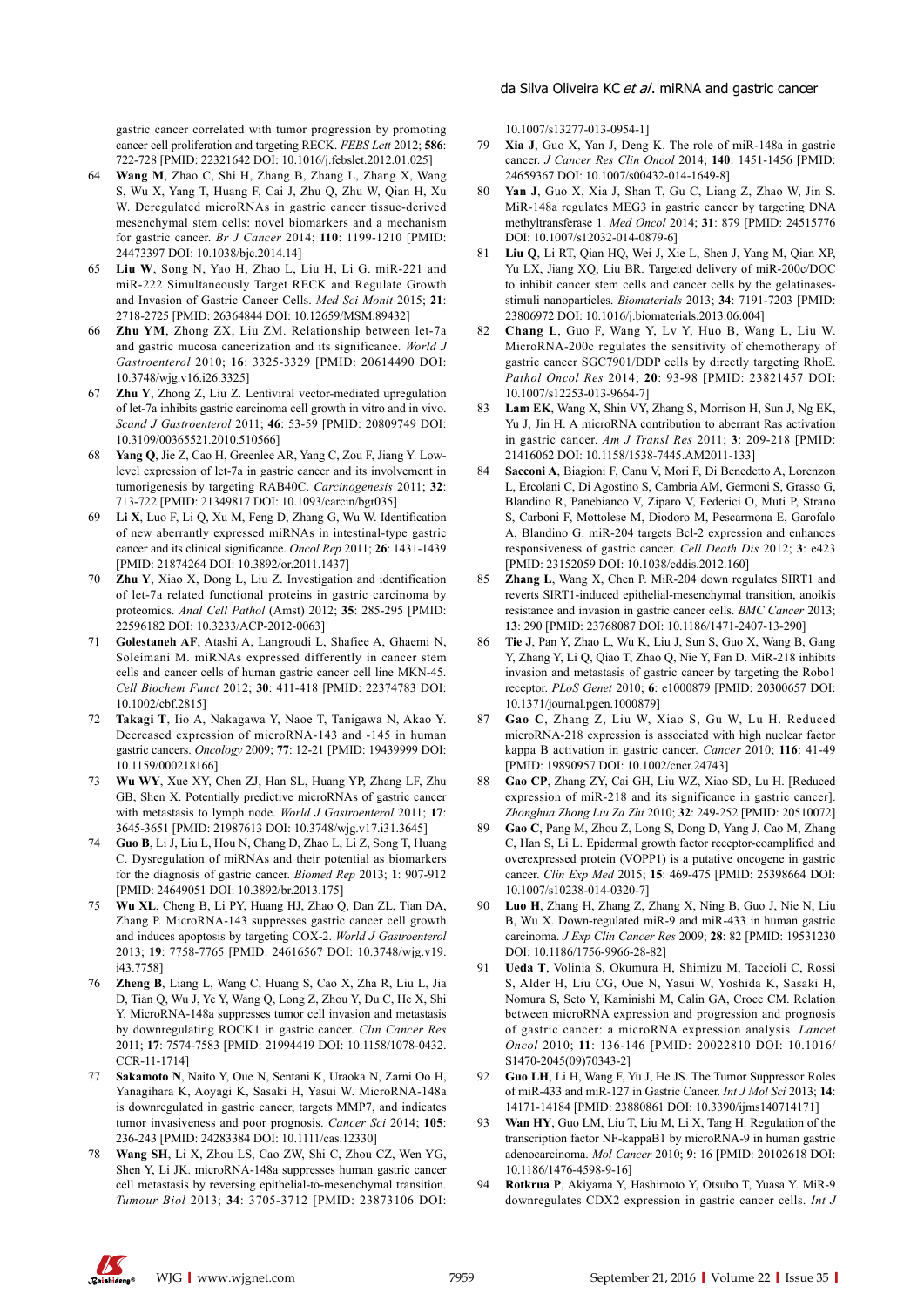*Cancer* 2011; **129**: 2611-2620 [PMID: 21225631 DOI: 10.1002/ iic.259231

- 95 **Zheng L**, Qi T, Yang D, Qi M, Li D, Xiang X, Huang K, Tong Q. microRNA-9 suppresses the proliferation, invasion and metastasis of gastric cancer cells through targeting cyclin D1 and Ets1. *PLoS One* 2013; **8**: e55719 [PMID: 23383271 DOI: 10.1371/journal. pone.0055719]
- 96 **Deng J**, Lei W, Xiang X, Zhang L, Lei J, Gong Y, Song M, Wang Y, Fang Z, Yu F, Feng M, Sun Z, Chen J, Zhan Z, Xiong J. Cullin 4A (CUL4A), a direct target of miR-9 and miR-137, promotes gastric cancer proliferation and invasion by regulating the Hippo signaling pathway. *Oncotarget* 2016; **7**: 10037-10050 [PMID: 26840256 DOI: 10.18632/oncotarget.7048]
- 97 **Li X**, Zhang Y, Shi Y, Dong G, Liang J, Han Y, Wang X, Zhao Q, Ding J, Wu K, Fan D. MicroRNA-107, an oncogene microRNA that regulates tumour invasion and metastasis by targeting DICER1 in gastric cancer. *J Cell Mol Med* 2011; **15**: 1887-1895 [PMID: 21029372 DOI: 10.1111/j.1582-4934.2010.01194.x]
- Feng L, Xie Y, Zhang H, Wu Y. miR-107 targets cyclin-dependent kinase 6 expression, induces cell cycle G1 arrest and inhibits invasion in gastric cancer cells. *Med Oncol* 2012; **29**: 856-863 [PMID: 21264532 DOI: 10.1007/s12032-011-9823-1]
- 99 **Inoue T**, Iinuma H, Ogawa E, Inaba T, Fukushima R. Clinicopathological and prognostic significance of microRNA-107 and its relationship to DICER1 mRNA expression in gastric cancer. *Oncol Rep* 2012; **27**: 1759-1764 [PMID: 22407237 DOI: 10.3892/ or.2012.1709]
- 100 **Li F**, Liu B, Gao Y, Liu Y, Xu Y, Tong W, Zhang A. Upregulation of microRNA-107 induces proliferation in human gastric cancer cells by targeting the transcription factor FOXO1. *FEBS Lett* 2014; **588**: 538-544 [PMID: 24374340 DOI: 10.1016/ j.febslet.2013.12.009]
- 101 **Kogo R**, Mimori K, Tanaka F, Komune S, Mori M. Clinical significance of miR-146a in gastric cancer cases. *Clin Cancer Res* 2011; **17**: 4277-4284 [PMID: 21632853 DOI: 10.1158/1078-0432. CCR-10-2866]
- 102 **Hou Z**, Xie L, Yu L, Qian X, Liu B. MicroRNA-146a is downregulated in gastric cancer and regulates cell proliferation and apoptosis. *Med Oncol* 2012; **29**: 886-892 [PMID: 21347720 DOI: 10.1007/s12032-011-9862-7]
- 103 **Hou Z**, Yin H, Chen C, Dai X, Li X, Liu B, Fang X. microRNA-146a targets the L1 cell adhesion molecule and suppresses the metastatic potential of gastric cancer. *Mol Med Rep* 2012; **6**: 501-506 [PMID: 22711166 DOI: 10.3892/mmr.2012.946]
- 104 **Crone SG**, Jacobsen A, Federspiel B, Bardram L, Krogh A, Lund AH, Friis-Hansen L. microRNA-146a inhibits G protein-coupled receptor-mediated activation of NF-κB by targeting CARD10 and COPS8 in gastric cancer. *Mol Cancer* 2012; **11**: 71 [PMID: 22992343 DOI: 10.1186/1476-4598-11-71]
- 105 **Xiao B**, Zhu ED, Li N, Lu DS, Li W, Li BS, Zhao YL, Mao XH, Guo G, Yu PW, Zou QM. Increased miR-146a in gastric cancer directly targets SMAD4 and is involved in modulating cell proliferation and apoptosis. *Oncol Rep* 2012; **27**: 559-566 [PMID: 22020746 DOI: 10.3892/or.2011.1514]
- 106 **Yao Q**, Cao Z, Tu C, Zhao Y, Liu H, Zhang S. MicroRNA-146a acts as a metastasis suppressor in gastric cancer by targeting WASF2. *Cancer Lett* 2013; **335**: 219-224 [PMID: 23435376 DOI: 10.1016/j.canlet.2013.02.031]
- 107 **Xiao B**, Liu Z, Li BS, Tang B, Li W, Guo G, Shi Y, Wang F, Wu Y, Tong WD, Guo H, Mao XH, Zou QM. Induction of microRNA-155 during Helicobacter pylori infection and its negative regulatory role in the inflammatory response. *J Infect Dis* 2009; **200**: 916-925 [PMID: 19650740 DOI: 10.1086/605443]
- 108 **Liu L**, Chen Q, Lai R, Wu X, Wu X, Liu F, Xu G, Ji Y. Elevated expression of mature miR-21 and miR-155 in cancerous gastric tissues from Chinese patients with gastric cancer. *J Biomed Res* 2010; **24**: 187-197 [PMID: 23554630 DOI: 10.1016/ S1674-8301(10)60028-0]
- 109 **Li CL**, Nie H, Wang M, Su LP, Li JF, Yu YY, Yan M, Qu QL, Zhu ZG, Liu BY. microRNA-155 is downregulated in gastric

cancer cells and involved in cell metastasis. *Oncol Rep* 2012; **27**: 1960-1966 [PMID: 22426647 DOI: 10.3892/or.2012.1719]

- 110 **Rather MI**, Nagashri MN, Swamy SS, Gopinath KS, Kumar A. Oncogenic microRNA-155 down-regulates tumor suppressor CDC73 and promotes oral squamous cell carcinoma cell proliferation: implications for cancer therapeutics. *J Biol Chem* 2013; **288**: 608-618 [PMID: 23166327 DOI: 10.1074/jbc. M112.425736]
- 111 **Ma Z**, Ma Y, Xia Q, Li Y, Li R, Chang W, Chen J, Leng Z, Tao K. MicroRNA-155 expression inversely correlates with pathologic stage of gastric cancer and it inhibits gastric cancer cell growth by targeting cyclin D1. *J Cancer Res Clin Oncol* 2016; **142**: 1201-1212 [PMID: 26955820 DOI: 10.1007/s00432-016-2139-y]
- 112 **Zhu W**, Shan X, Wang T, Shu Y, Liu P. miR-181b modulates multidrug resistance by targeting BCL2 in human cancer cell lines. *Int J Cancer* 2010; **127**: 2520-2529 [PMID: 20162574 DOI: 10.1002/ijc.25260]
- 113 **Jiang J**, Zheng X, Xu X, Zhou Q, Yan H, Zhang X, Lu B, Wu C, Ju J. Prognostic significance of miR-181b and miR-21 in gastric cancer patients treated with S-1/Oxaliplatin or Doxifluridine/ Oxaliplatin. *PLoS One* 2011; **6**: e23271 [PMID: 21876743 DOI: 10.1371/journal.pone.0023271]
- 114 **Guo JX**, Tao QS, Lou PR, Chen XC, Chen J, Yuan GB. miR-181b as a potential molecular target for anticancer therapy of gastric neoplasms. *Asian Pac J Cancer Prev* 2012; **13**: 2263-2267 [PMID: 22901205 DOI: 10.7314/APJCP.2012.13.5.2263]
- 115 **Chen L**, Yang Q, Kong WQ, Liu T, Liu M, Li X, Tang H. MicroRNA-181b targets cAMP responsive element binding protein 1 in gastric adenocarcinomas. *IUBMB Life* 2012; **64**: 628-635 [PMID: 22539488 DOI: 10.1002/iub.1030]
- 116 **Li X**, Zhang Y, Zhang H, Liu X, Gong T, Li M, Sun L, Ji G, Shi Y, Han Z, Han S, Nie Y, Chen X, Zhao Q, Ding J, Wu K, Daiming F. miRNA-223 promotes gastric cancer invasion and metastasis by targeting tumor suppressor EPB41L3. *Mol Cancer Res* 2011; **9**: 824-833 [PMID: 21628394 DOI: 10.1158/1541-7786. MCR-10-0529]
- 117 **Kang W**, Tong JH, Chan AW, Lung RW, Chau SL, Wong QW, Wong N, Yu J, Cheng AS, To KF. Stathmin1 plays oncogenic role and is a target of microRNA-223 in gastric cancer. *PLoS One* 2012; **7**: e33919 [PMID: 22470493 DOI: 10.1371/journal.pone.0033919]
- 118 **Li J**, Guo Y, Liang X, Sun M, Wang G, De W, Wu W. MicroRNA-223 functions as an oncogene in human gastric cancer by targeting FBXW7/hCdc4. *J Cancer Res Clin Oncol* 2012; **138**: 763-774 [PMID: 22270966 DOI: 10.1007/s00432-012-1154-x]
- 119 **Baek D**, Villén J, Shin C, Camargo FD, Gygi SP, Bartel DP. The impact of microRNAs on protein output. *Nature* 2008; **455**: 64-71 [PMID: 18668037 DOI: 10.1038/nature07242]
- 120 **Selbach M**, Schwanhäusser B, Thierfelder N, Fang Z, Khanin R, Rajewsky N. Widespread changes in protein synthesis induced by microRNAs. *Nature* 2008; **455**: 58-63 [PMID: 18668040 DOI: 10.1038/nature07228]
- 121 **Moreira FC**, Dustan B, Hamoy IG, Ribeiro-Dos-Santos AM, Dos Santos AR. TargetCompare: A web interface to compare simultaneous miRNAs targets. *Bioinformation* 2014; **10**: 602-605 [PMID: 25352731 DOI: 10.6026/97320630010602]
- 122 **Zhu C**, Ren C, Han J, Ding Y, Du J, Dai N, Dai J, Ma H, Hu Z, Shen H, Xu Y, Jin G. A five-microRNA panel in plasma was identified as potential biomarker for early detection of gastric cancer. *Br J Cancer* 2014; **110**: 2291-2299 [PMID: 24595006 DOI: 10.1038/bjc.2014.119]
- 123 **Schisterman EF**, Vexler A. To pool or not to pool, from whether to when: applications of pooling to biospecimens subject to a limit of detection. *Paediatr Perinat Epidemiol* 2008; **22**: 486-496 [PMID: 18782255 DOI: 10.1111/j.1365-3016.2008.00956.x]
- 124 **Redova M**, Sana J, Slaby O. Circulating miRNAs as new bloodbased biomarkers for solid cancers. *Future Oncol* 2013; **9**: 387-402 [PMID: 23469974 DOI: 10.2217/fon.12.192]
- 125 **Arroyo JD**, Chevillet JR, Kroh EM, Ruf IK, Pritchard CC, Gibson DF, Mitchell PS, Bennett CF, Pogosova-Agadjanyan EL, Stirewalt DL, Tait JF, Tewari M. Argonaute2 complexes carry a population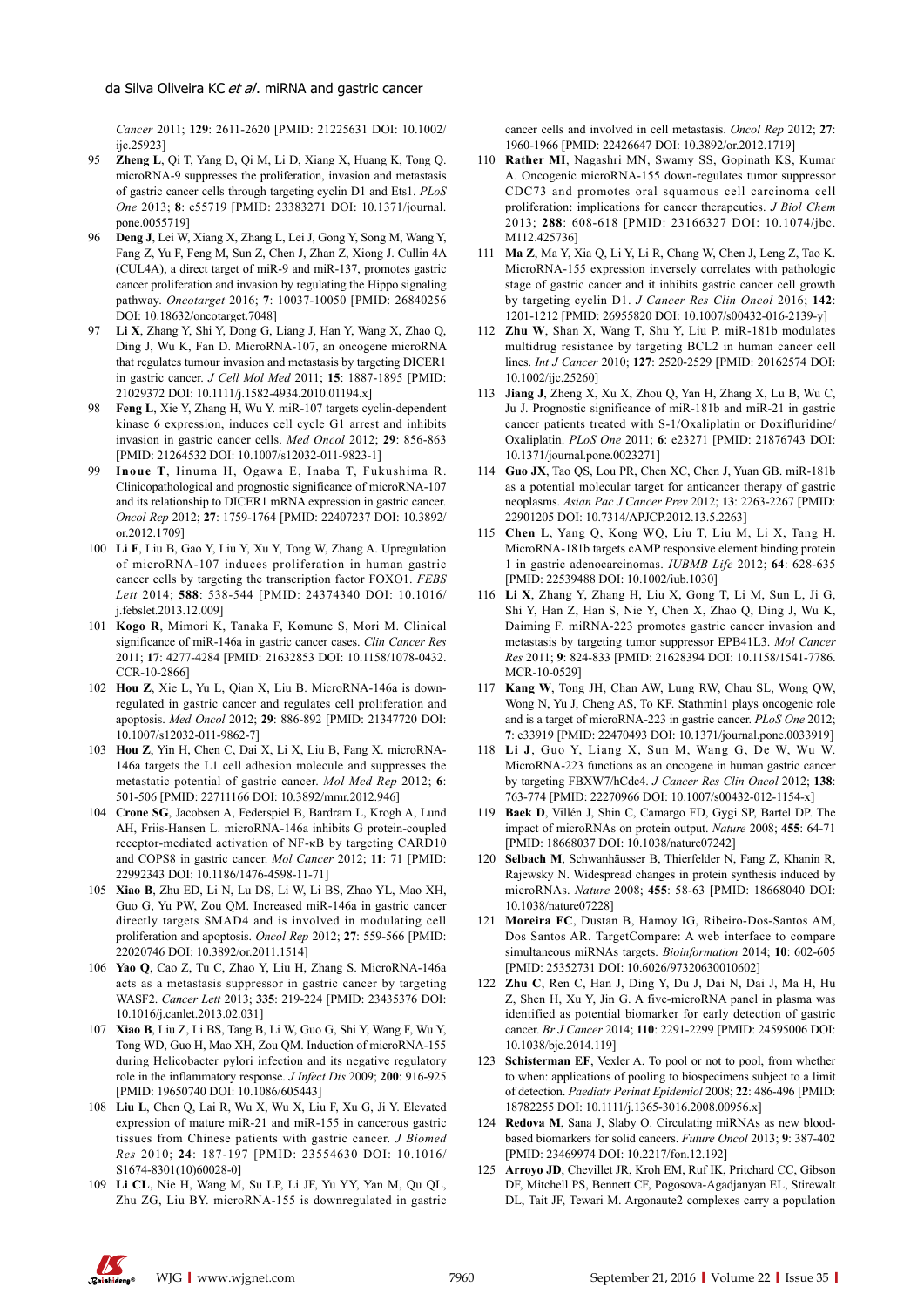of circulating microRNAs independent of vesicles in human plasma. *Proc Natl Acad Sci USA* 2011; **108**: 5003-5008 [PMID: 21383194 DOI: 10.1073/pnas.1019055108]

- 126 **Vickers KC**, Palmisano BT, Shoucri BM, Shamburek RD, Remaley AT. MicroRNAs are transported in plasma and delivered to recipient cells by high-density lipoproteins. *Nat Cell Biol* 2011; **13**: 423-433 [PMID: 21423178 DOI: 10.1038/ncb2210]
- 127 **Turchinovich A**, Weiz L, Langheinz A, Burwinkel B. Characterization of extracellular circulating microRNA. *Nucleic Acids Res* 2011; **39**: 7223-7233 [PMID: 21609964 DOI: 10.1093/ nar/gkr254]
- 128 **Liu R**, Zhang C, Hu Z, Li G, Wang C, Yang C, Huang D, Chen X, Zhang H, Zhuang R, Deng T, Liu H, Yin J, Wang S, Zen K, Ba Y, Zhang CY. A five-microRNA signature identified from genomewide serum microRNA expression profiling serves as a fingerprint for gastric cancer diagnosis. *Eur J Cancer* 2011; **47**: 784-791 [PMID: 21112772 DOI: 10.1016/j.ejca.2010.10.025]
- 129 **Wang M**, Gu H, Wang S, Qian H, Zhu W, Zhang L, Zhao C, Tao Y, Xu W. Circulating miR-17-5p and miR-20a: molecular markers for gastric cancer. *Mol Med Rep* 2012; **5**: 1514-1520 [PMID: 22406928 DOI: 10.3892/mmr.2012.828]
- 130 **Tsujiura M**, Komatsu S, Ichikawa D, Shiozaki A, Konishi H, Takeshita H, Moriumura R, Nagata H, Kawaguchi T, Hirajima S, Arita T, Fujiwara H, Okamoto K, Otsuji E. Circulating miR-18a in plasma contributes to cancer detection and monitoring in patients with gastric cancer. *Gastric Cancer* 2015; **18**: 271-279 [PMID: 24626859 DOI: 10.1007/s10120-014-0363-1]
- 131 **Cai H**, Yuan Y, Hao YF, Guo TK, Wei X, Zhang YM. Plasma microRNAs serve as novel potential biomarkers for early detection of gastric cancer. *Med Oncol* 2013; **30**: 452 [PMID: 23307259 DOI: 10.1007/s12032-012-0452-0]
- 132 **Komatsu S**, Ichikawa D, Tsujiura M, Konishi H, Takeshita H, Nagata H, Kawaguchi T, Hirajima S, Arita T, Shiozaki A, Kubota T, Fujiwara H, Okamoto K, Otsuji E. Prognostic impact of circulating miR-21 in the plasma of patients with gastric carcinoma. *Anticancer Res* 2013; **33**: 271-276 [PMID: 23267156]
- 133 **Kim SY**, Jeon TY, Choi CI, Kim DH, Kim DH, Kim GH, Ryu DY, Lee BE, Kim HH. Validation of circulating miRNA biomarkers for predicting lymph node metastasis in gastric cancer. *J Mol Diagn* 2013; **15**: 661-669 [PMID: 23806809 DOI: 10.1016/ j.jmoldx.2013.04.004]
- 134 **Li BS**, Zhao YL, Guo G, Li W, Zhu ED, Luo X, Mao XH, Zou QM, Yu PW, Zuo QF, Li N, Tang B, Liu KY, Xiao B. Plasma microRNAs, miR-223, miR-21 and miR-218, as novel potential biomarkers for gastric cancer detection. *PLoS One* 2012; **7**: e41629 [PMID: 22860003 DOI: 10.1371/journal.pone.0041629]
- 135 **Peng WZ**, Ma R, Wang F, Yu J, Liu ZB. Role of miR-191/425 cluster in tumorigenesis and diagnosis of gastric cancer. *Int J Mol Sci* 2014; **15**: 4031-4048 [DOI: 10.3390/ijms15034031]
- 136 **Liu H**, Zhu L, Liu B, Yang L, Meng X, Zhang W, Ma Y, Xiao H. Genome-wide microRNA profiles identify miR-378 as a serum biomarker for early detection of gastric cancer. *Cancer Lett* 2012; **316**: 196-203 [PMID: 22169097 DOI: 10.1016/ j.canlet.2011.10.034]
- 137 **Konishi H**, Ichikawa D, Komatsu S, Shiozaki A, Tsujiura M, Takeshita H, Morimura R, Nagata H, Arita T, Kawaguchi T, Hirashima S, Fujiwara H, Okamoto K, Otsuji E. Detection of gastric cancer-associated microRNAs on microRNA microarray comparing pre- and post-operative plasma. *Br J Cancer* 2012; **106**: 740-747 [PMID: 22262318 DOI: 10.1038/bjc.2011.588]
- 138 **Wang R**, Wen H, Xu Y, Chen Q, Luo Y, Lin Y, Luo Y, Xu A. Circulating microRNAs as a novel class of diagnostic biomarkers in gastrointestinal tumors detection: a meta-analysis based on 42 articles. *PLoS One* 2014; **9**: e113401 [PMID: 25406082 DOI: 10.1371/journal.pone.0113401]
- 139 **Esteller M**. Epigenetic gene silencing in cancer: the DNA hypermethylome. *Hum Mol Genet* 2007; **16 Spec No 1**: R50-R59 [PMID: 17613547 DOI: 10.1093/hmg/ddm018]
- 140 **Weber B**, Stresemann C, Brueckner B, Lyko F. Methylation of human microRNA genes in normal and neoplastic cells. *Cell Cycle*

2007; **6**: 1001-1005 [PMID: 17457051 DOI: 10.4161/cc.6.9.4209]

- 141 **Bandres E**, Agirre X, Bitarte N, Ramirez N, Zarate R, Roman-Gomez J, Prosper F, Garcia-Foncillas J. Epigenetic regulation of microRNA expression in colorectal cancer. *Int J Cancer* 2009; **125**: 2737-2743 [PMID: 19521961 DOI: 10.1002/ijc.24638]
- 142 **He DX**, Gu XT, Jiang L, Jin J, Ma X. A methylation-based regulatory network for microRNA 320a in chemoresistant breast cancer. *Mol Pharmacol* 2014; **86**: 536-547 [PMID: 25159093 DOI: 10.1124/mol.114.092759]
- 143 **He DX**, Gu XT, Li YR, Jiang L, Jin J, Ma X. Methylationregulated miR-149 modulates chemoresistance by targeting GlcNAc N-deacetylase/N-sulfotransferase-1 in human breast cancer. *FEBS J* 2014; **281**: 4718-4730 [PMID: 25156775 DOI: 10.1111/febs.13012]
- 144 **do Nascimento Borges B**, Burbano RM, Harada ML. Analysis of the methylation patterns of the p16 INK4A, p15 INK4B, and APC genes in gastric adenocarcinoma patients from a Brazilian population. *Tumour Biol* 2013; **34**: 2127-2133 [PMID: 23504555 DOI: 10.1007/s13277-013-0742-y]
- 145 **Kim JG**, Kim TO, Bae JH, Shim JW, Kang MJ, Yang K, Ting AH, Yi JM. Epigenetically regulated MIR941 and MIR1247 target gastric cancer cell growth and migration. *Epigenetics* 2014; **9**: 1018-1030 [PMID: 24785261 DOI: 10.4161/epi.29007]
- 146 **Shen R**, Pan S, Qi S, Lin X, Cheng S. Epigenetic repression of microRNA-129-2 leads to overexpression of SOX4 in gastric cancer. *Biochem Biophys Res Commun* 2010; **394**: 1047-1052 [PMID: 20331975 DOI: 10.1016/j.bbrc.2010.03.121]
- 147 **Ma J**, Hong L, Chen Z, Nie Y, Fan D. Epigenetic regulation of microRNAs in gastric cancer. *Dig Dis Sci* 2014; **59**: 716-723 [PMID: 24248419 DOI: 10.1007/s10620-013-2939-8]
- 148 **Tsai KW**, Wu CW, Hu LY, Li SC, Liao YL, Lai CH, Kao HW, Fang WL, Huang KH, Chan WC, Lin WC. Epigenetic regulation of miR-34b and miR-129 expression in gastric cancer. *Int J Cancer* 2011; **129**: 2600-2610 [PMID: 21960261 DOI: 10.1002/ijc.25919]
- 149 **Tsai KW**, Liao YL, Wu CW, Hu LY, Li SC, Chan WC, Ho MR, Lai CH, Kao HW, Fang WL, Huang KH, Lin WC. Aberrant hypermethylation of miR-9 genes in gastric cancer. *Epigenetics* 2011; **6**: 1189-1197 [PMID: 21931274 DOI: 10.4161/ epi.6.10.16535]
- 150 **Steponaitiene R**, Kupcinskas J, Langner C, Balaguer F, Venclauskas L, Pauzas H, Tamelis A, Skieceviciene J, Kupcinskas L, Malfertheiner P, Link A. Epigenetic silencing of miR-137 is a frequent event in gastric carcinogenesis. *Mol Carcinog* 2016; **55**: 376-386 [PMID: 25663388 DOI: 10.1002/mc.22287]
- 151 **Wisnieski F**, Calcagno DQ, Leal MF, Chen ES, Gigek CO, Santos LC, Pontes TB, Rasmussen LT, Payão SL, Assumpção PP, Lourenço LG, Demachki S, Artigiani R, Burbano RR, Smith MC. Differential expression of histone deacetylase and acetyltransferase genes in gastric cancer and their modulation by trichostatin A. *Tumour Biol* 2014; **35**: 6373-6381 [PMID: 24668547 DOI: 10.1007/s13277-014-1841-0]
- 152 **Scott GK**, Mattie MD, Berger CE, Benz SC, Benz CC. Rapid alteration of microRNA levels by histone deacetylase inhibition. *Cancer Res* 2006; **66**: 1277-1281 [PMID: 16452179 DOI: 10.1158/0008-5472.CAN-05-3632]
- 153 **Saito Y**, Suzuki H, Tsugawa H, Nakagawa I, Matsuzaki J, Kanai Y, Hibi T. Chromatin remodeling at Alu repeats by epigenetic treatment activates silenced microRNA-512-5p with downregulation of Mcl-1 in human gastric cancer cells. *Oncogene* 2009; **28**: 2738-2744 [PMID: 19503096 DOI: 10.1038/ onc.2009.140]
- 154 **Zhou Y**, Du WD, Chen G, Ruan J, Xu S, Zhou FS, Zuo XB, Lv ZJ, Zhang XJ. Association analysis of genetic variants in microRNA networks and gastric cancer risk in a Chinese Han population. *J Cancer Res Clin Oncol* 2012; **138**: 939-945 [PMID: 22350505 DOI: 10.1007/s00432-012-1164-8]
- 155 **Song B**, Yan G, Hao H, Yang B. rs11671784 G/A and rs895819 A/ G polymorphisms inversely affect gastric cancer susceptibility and miR-27a expression in a Chinese population. *Med Sci Monit* 2014; **20**: 2318-2326 [PMID: 25399405 DOI: 10.12659/MSM.892499]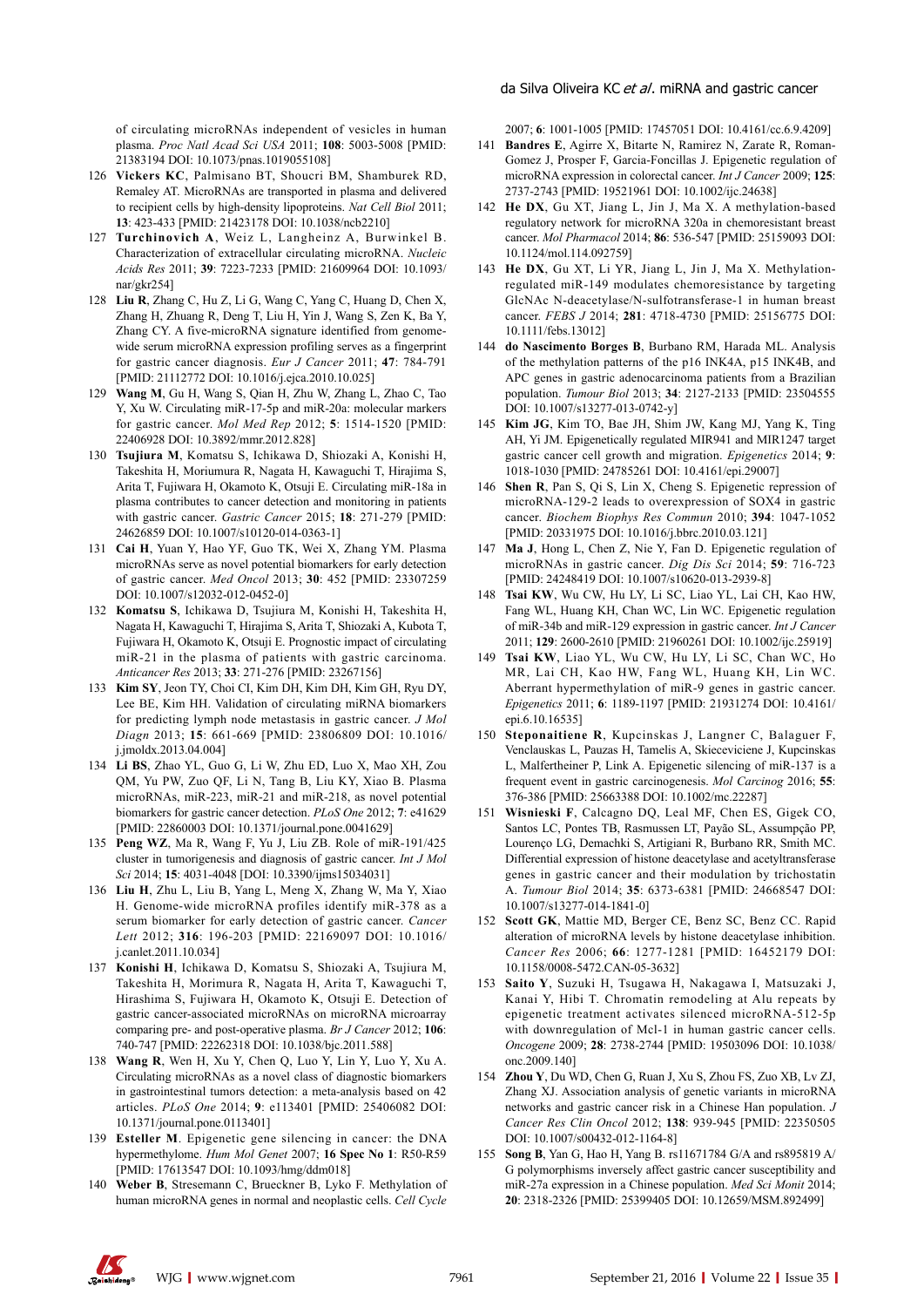- 156 **Yang Q**, Jie Z, Ye S, Li Z, Han Z, Wu J, Yang C, Jiang Y. Genetic variations in miR-27a gene decrease mature miR-27a level and reduce gastric cancer susceptibility. *Oncogene* 2014; **33**: 193-202 [PMID: 23246964 DOI: 10.1038/onc.2012.569]
- 157 **Zeng Y**, Sun QM, Liu NN, Dong GH, Chen J, Yang L, Wang B. Correlation between pre-miR-146a C/G polymorphism and gastric cancer risk in Chinese population. *World J Gastroenterol* 2010; **16**: 3578-3583 [PMID: 20653068 DOI: 10.3748/wjg.v16.i28.3578]
- 158 **Hishida A**, Matsuo K, Goto Y, Naito M, Wakai K, Tajima K, Hamajima N. Combined effect of miR-146a rs2910164 G/C polymorphism and Toll-like receptor 4 +3725 G/C polymorphism on the risk of severe gastric atrophy in Japanese. *Dig Dis Sci* 2011; **56**: 1131-1137 [PMID: 20721625 DOI: 10.1007/ s10620-010-1376-1]
- 159 **Zhou F**, Zhu H, Luo D, Wang M, Dong X, Hong Y, Lu B, Zhou Y, Zhou J, Zhang Z, Gong W. A functional polymorphism in Pre-miR-146a is associated with susceptibility to gastric cancer in a Chinese population. *DNA Cell Biol* 2012; **31**: 1290-1295 [PMID: 22455393 DOI: 10.1089/dna.2011.1596]
- 160 **Ahn DH**, Rah H, Choi YK, Jeon YJ, Min KT, Kwack K, Hong SP, Hwang SG, Kim NK. Association of the miR-146aC>G, miR-149T>C, miR-196a2T>C, and miR-499A>G polymorphisms with gastric cancer risk and survival in the Korean population. *Mol Carcinog* 2013; **52** Suppl 1: E39-E51 [PMID: 23001871 DOI: 10.1002/mc.21962]
- 161 **Okubo M**, Tahara T, Shibata T, Yamashita H, Nakamura M, Yoshioka D, Yonemura J, Ishizuka T, Arisawa T, Hirata I. Association between common genetic variants in pre-microRNAs and gastric cancer risk in Japanese population. *Helicobacter* 2010; **15**: 524-531 [PMID: 21073609 DOI: 10.1111/j.1523-5378.2010.00806.x]
- 162 **Peng S**, Kuang Z, Sheng C, Zhang Y, Xu H, Cheng Q. Association of microRNA-196a-2 gene polymorphism with gastric cancer risk in a Chinese population. *Dig Dis Sci* 2010; **55**: 2288-2293 [PMID: 19834808 DOI: 10.1007/s10620-009-1007-x]
- 163 **Dikeakos P**, Theodoropoulos G, Rizos S, Tzanakis N, Zografos G, Gazouli M. Association of the miR-146aC>G, miR-149T>C, and miR-196a2T>C polymorphisms with gastric cancer risk and survival in the Greek population. *Mol Biol Rep* 2014; **41**: 1075-1080 [PMID: 24379078 DOI: 10.1007/s11033-013-2953-0]
- 164 **Cai M**, Zhang Y, Ma Y, Li W, Min P, Qiu J, Xu W, Zhang M, Li M, Li L, Liu Y, Yang D, Zhang J, Cheng F. Association between microRNA-499 polymorphism and gastric cancer risk in Chinese population. *Bull Cancer* 2015; **102**: 973-978 [PMID: 26597478 DOI: 10.1016/j.bulcan.2015.09.012]
- 165 **Zhang MW**, Jin MJ, Yu YX, Zhang SC, Liu B, Jiang X, Pan YF, Li QI, Ma SY, Chen K. Associations of lifestyle-related factors, hsa-miR-149 and hsa-miR-605 gene polymorphisms with gastrointestinal cancer risk. *Mol Carcinog* 2012; **51** Suppl 1:

E21-E31 [PMID: 21976437 DOI: 10.1002/mc.20863]

- 166 **Yang P**, Tang R, Zhu J, Zou L, Wu R, Zhou H, Mao Y, Li R, Hua D, Wang W, Zhang H. A functional variant at miR-24 binding site in B7-H2 alters susceptibility to gastric cancer in a Chinese Han population. *Mol Immunol* 2013; **56**: 98-103 [PMID: 23688438 DOI: 10.1016/j.molimm.2013.04.010]
- 167 **Wang W**, Li F, Mao Y, Zhou H, Sun J, Li R, Liu C, Chen W, Hua D, Zhang X. A miR-570 binding site polymorphism in the B7-H1 gene is associated with the risk of gastric adenocarcinoma. *Hum Genet* 2013; **132**: 641-648 [PMID: 23430453 DOI: 10.1007/ s00439-013-1275-6]
- 168 **Li Y**, Nie Y, Cao J, Tu S, Lin Y, Du Y, Li Y. G-A variant in miR-200c binding site of EFNA1 alters susceptibility to gastric cancer. *Mol Carcinog* 2014; **53**: 219-229 [PMID: 23065816 DOI: 10.1002/ mc.21966]
- 169 **Liu Y**, Xu J, Jiang M, Ni L, Chen Y, Ling Y. Association between functional PSMD10 Rs111638916 variant regulated by MiR-505 and gastric cancer risk in a Chinese population. *Cell Physiol Biochem* 2015; **37**: 1010-1017 [PMID: 26394032 DOI: 10.1159/000430227]
- 170 **Mu YP**, Su XL. Polymorphism in pre-miR-30c contributes to gastric cancer risk in a Chinese population. *Med Oncol* 2012; **29**: 1723-1732 [PMID: 22108846 DOI: 10.1007/s12032-011-0115-6]
- 171 **Xu Q**, Dong Q, He C, Liu W, Sun L, Liu J, Xing C, Li X, Wang B, Yuan Y. A new polymorphism biomarker rs629367 associated with increased risk and poor survival of gastric cancer in chinese by upregulated miRNA-let-7a expression. *PLoS One* 2014; **9**: e95249 [PMID: 24760009 DOI: 10.1371/journal.pone.0095249]
- 172 **Song MY**, Su HJ, Zhang L, Ma JL, Li JY, Pan KF, You WC. Genetic polymorphisms of miR-146a and miR-27a, H. pylori infection, and risk of gastric lesions in a Chinese population. *PLoS One* 2013; **8**: e61250 [PMID: 23613822 DOI: 10.1371/journal. pone.0061250]
- 173 **Tang GH**, Tang M, Xie YJ. The Role of miRNAs in Gastric Cancer. *J Gastroint Dig Syst* 2013; **3**: 129 [DOI: 10.4172/2161-069 X.1000129]
- 174 **Xu X**, Yang X, Xing C, Zhang S, Cao J. miRNA: The nemesis of gastric cancer (Review). *Oncol Lett* 2013; **6**: 631-641 [PMID: 24137382 DOI: 10.3892/ol.2013.1428]
- 175 **Kim CH**, Kim HK, Rettig RL, Kim J, Lee ET, Aprelikova O, Choi IJ, Munroe DJ, Green JE. miRNA signature associated with outcome of gastric cancer patients following chemotherapy. *BMC Med Genomics* 2011; **4**: 79 [PMID: 22112324 DOI: 10.1186/1755-8794-4-79]
- 176 **Iorio MV**, Croce CM. MicroRNA dysregulation in cancer: diagnostics, monitoring and therapeutics. A comprehensive review. *EMBO Mol Med* 2012; **4**: 143-159 [PMID: 22351564 DOI: 10.1002/emmm.201100209]

**P- Reviewer**: Umemura A **S- Editor**: Qi Y **L- Editor**: A **E- Editor**: Wang CH